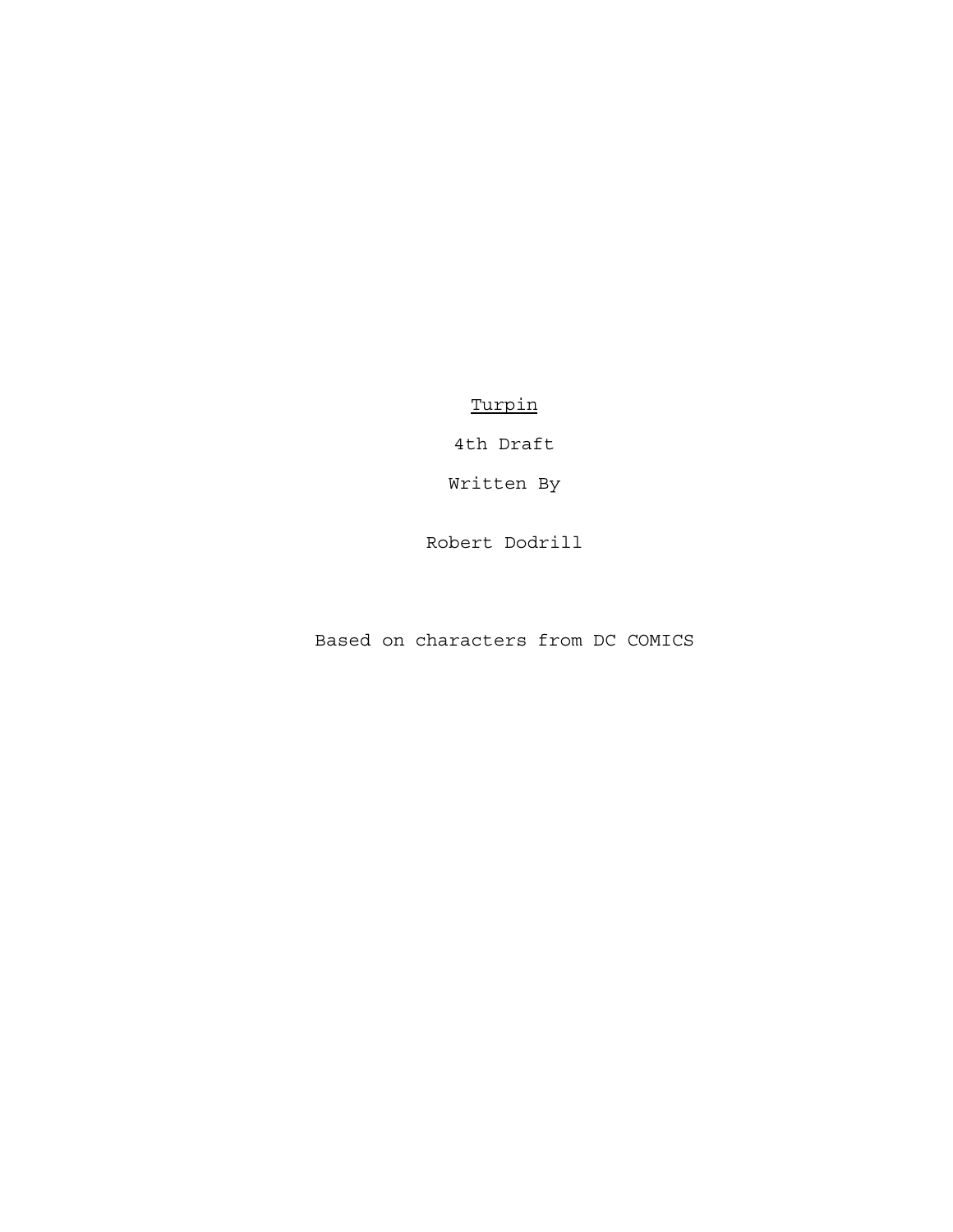FADE IN

EXT. DOWNTOWN ALLEY - NIGHT

A jack-in-the-box sits in the middle of an alley. We hear a man, PHILLIP CRANE, approaching. Talking on his phone.

> PHILLIP CRANE (O.C.) I'm heading back now... Yea they're gonna deal... What? Man, I'm not worried about that.

From the blurred background the feet approach and stop just behind the Jack-in-the-box.

> PHILLIP CRANE (O.C.) I'll see... Hold on, I'll call you back.

Phillip reaches down and picks up the box, we follow it up to reveal his face. A curious expression. He looks around the area, then begins to examine the box. After a beat, he scoffs and begins to wind it.

The familiar tune of Pop Goes the Weasel begins to play.

From around the corner someone enters the alley. A slow pace. We only see their legs.

Crane's head tilts a bit in anticipation of the---

A gut wrenching sound of flesh being penetrated. His eyes shoot wide open. He starts to look over his shoulder, but then falls out of view.

The box falls to the ground and tips over just in front of the man. As his breathing slows a pair of feet move in front of him. Whoever they belong to kneels down, their face out of frame.

Crane's POV - the person straightens up the Jack-in-the-Box and finishes the wind to make the final POP.

CUT TO:

MAIN TITLE

CUT TO

EXT. BACK ALLEY - MORNING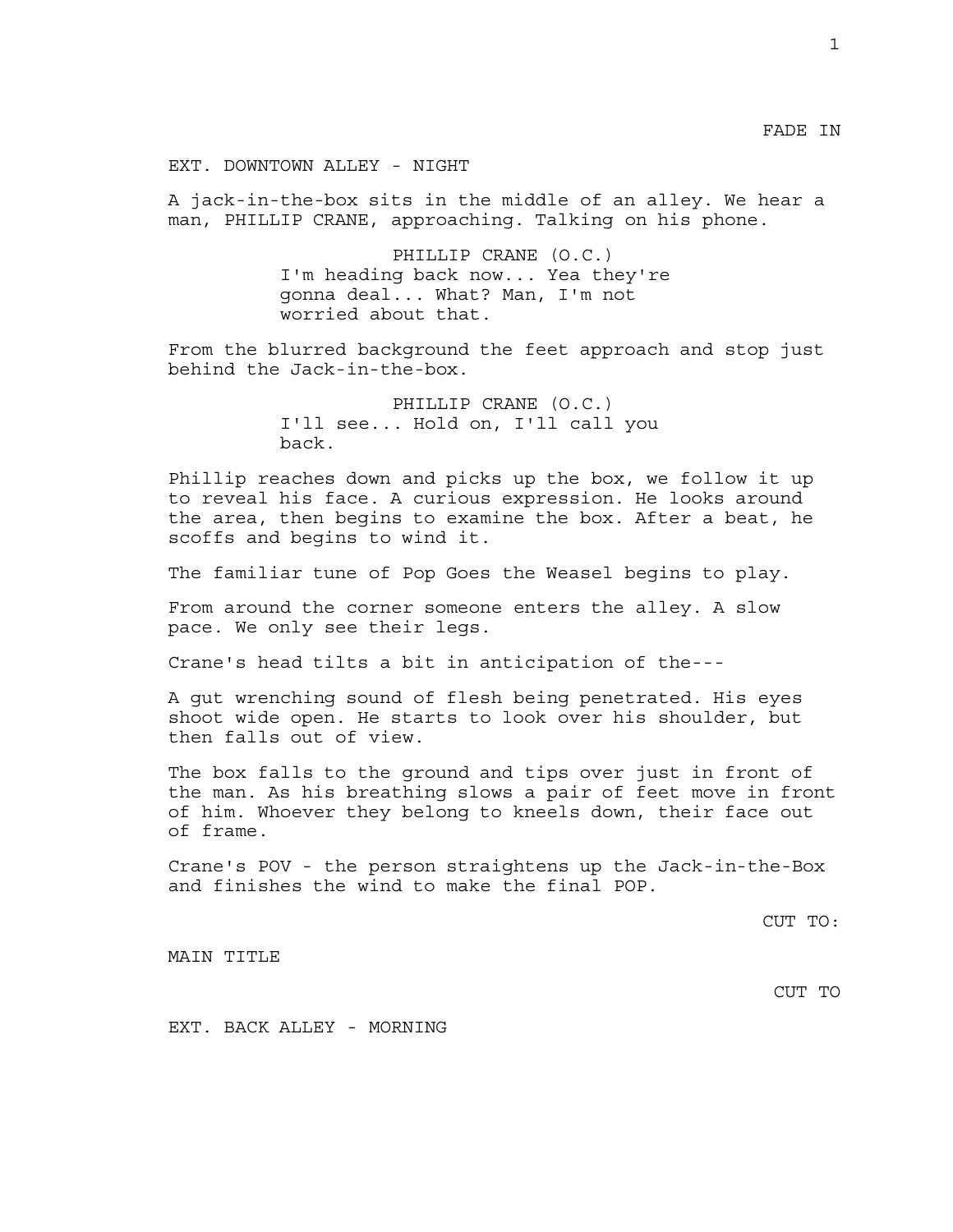Approaching the scene is Detective DAN TURPIN. He wears a long coat and fedora, and it appears as if he hasn't shaved in a few days. He ducks behind the officer before he finishes the tape.

A crime scene investigator LYLE BEEDLER meets him. Beedler has a tablet in hand that he periodically checks.

> LYLE BEEDLER Ah, Detective Turpin.

> > DAN TURPIN

Mr. Beedler.

The two walk toward the body.

DAN TURPIN What do we got?

LYLE BEEDLER Male, late 30s. Judging by rigor mortis, I place time of death sometime early evening.

DAN TURPIN

ID?

LYLE BEEDLER Yeah, finger scan matches Phillip Crane. I'll give you one guess who his friends are, er, were.

Turpin reaches the body and stops.

DAN TURPIN

Intergang.

Beedler nods. Turpin looks down at the body, now covered with a sheet that resembles a mini tent. He pulls it back to reveal a large silver turnkey, sticking out of his back. The body mocked up like a cheap toy soldier.

> LYLE BEEDLER Night security found him propped up over there.

Turpin examines the area around the body, he covers it and stands, taking a beat to look around a bit more.

> DAN TURPIN Not a lot of blood around, obviously moved and staged.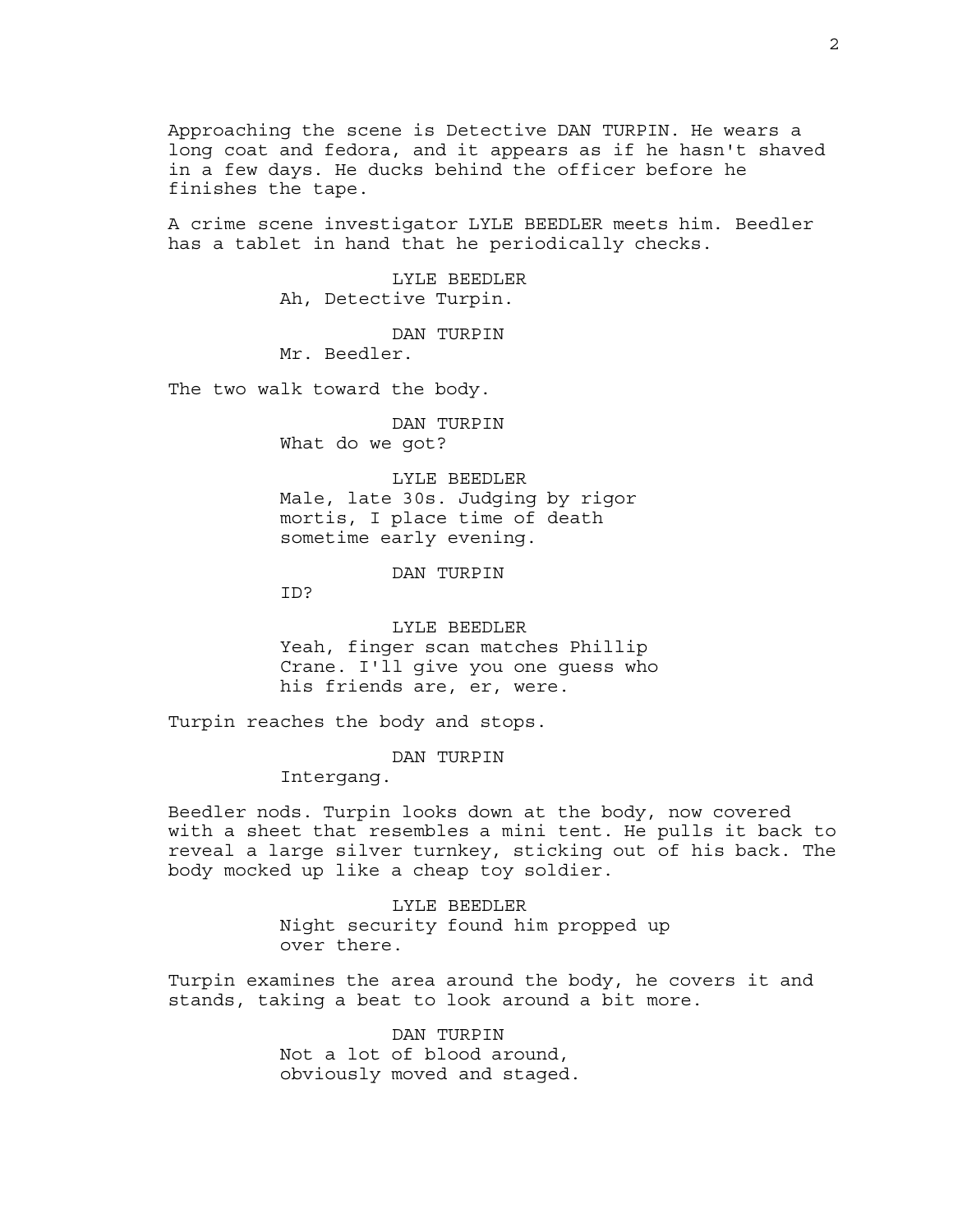LYLE BEEDLER Like the others.

DAN TURPIN Third one in two weeks. Same M.O. Toy soldiers. (To self) What's he saying?

Turpin examines the area. There is a lull in the conversation. Beedler seems to be examining Turpin.

> LYLE BEEDLER Sir, are you doing alright? I mean... With the...

Turpin slowly turns to Beedler, giving him a hard stare.

DAN TURPIN I'm fine. Tell me about the building.

LYLE BEEDLER

Ah... Yes... Uh... Well it's a dry cleaners, but there's something off about it.

Turpin looks to the Security Guard, who is sitting at the steps nearby, visibly shaken.

> DAN TURPIN I'd say, since when does a dry cleaner need night security?

Beedler seems as if he's about to say something when a voice interrupts.

> LOIS LANE (O.C.) Comforting actually. I have a couple dresses I'd hate to see stolen.

Turpin slowly turns toward the familiar voice, LOIS LANE. She holds a pen and notepad.

> LOIS LANE Detective.

DAN TURPIN Miss Lane, what exactly do you think you're doing here?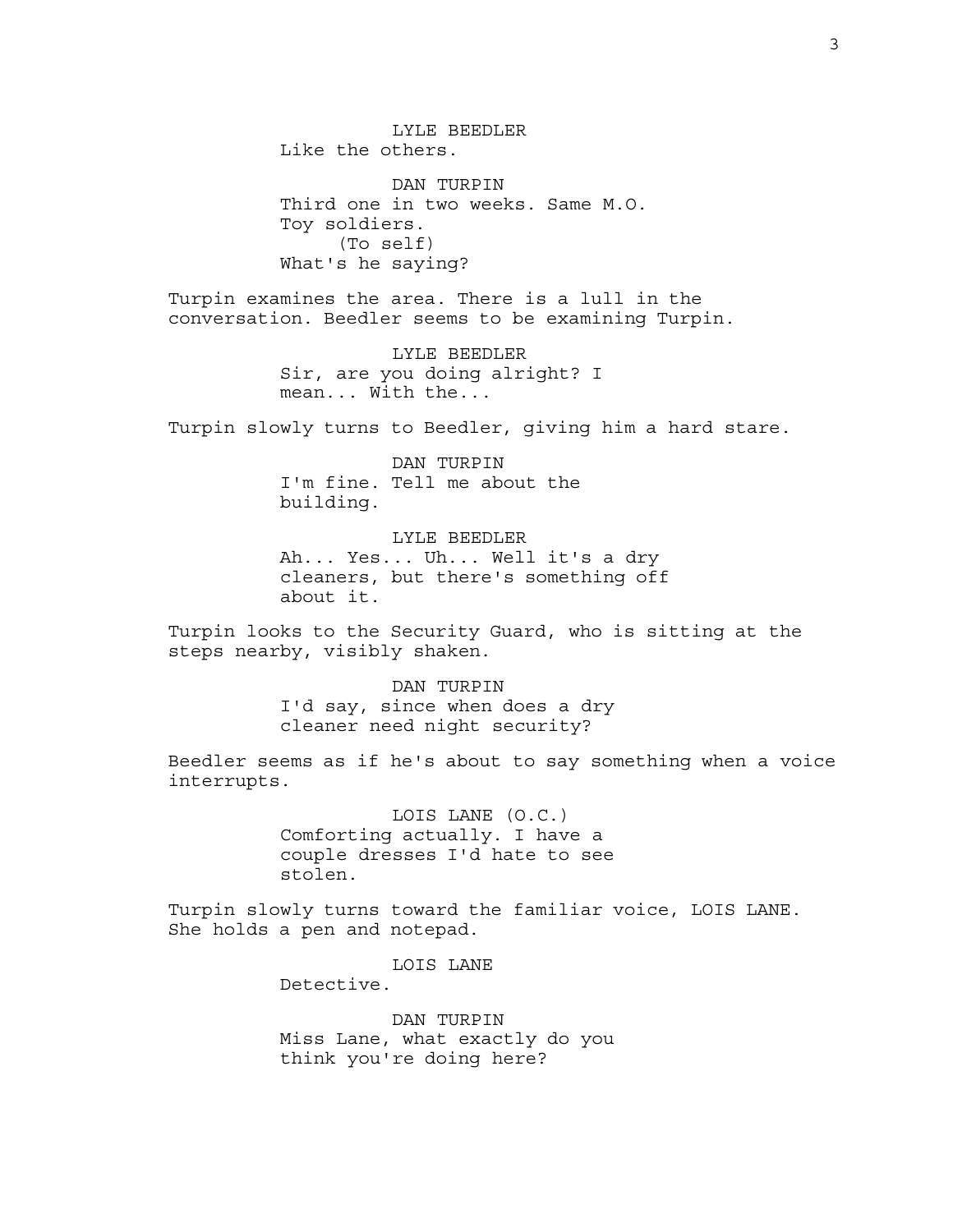Well I---

Turpin grabs Lois' arm and starts to escort her back to the line.

### LOIS LANE

Hey!

DAN TURPIN Come on let's go.

LOIS LANE So did I hear right, that's another Intergang member?

DAN TURPIN The investigation is ongoing.

# LOIS LANE

Oh come on, give me something. It's not every day we have a crazy killer in Metropolis. That's more of a Gotham thing, and I'm kind of on non-speaking terms with the Gazette right now...

They reach the police line. Turpin lets go of her arm.

### DAN TURPIN

Alright, here's something. Next time you decide to enter an active crime scene I won't just be escorting you across the line.

Turpin lifts the tape.

#### LOIS LANE

I'll just...

DAN TURPIN

Yeah.

Lois sheepishly ducks on the other side of the police tape. Turpin starts to walk away.

> LOIS LANE Wait, Detective. Can I just ask one question? Off the record.

Turpin stops, and sighs, but doesn't turn back.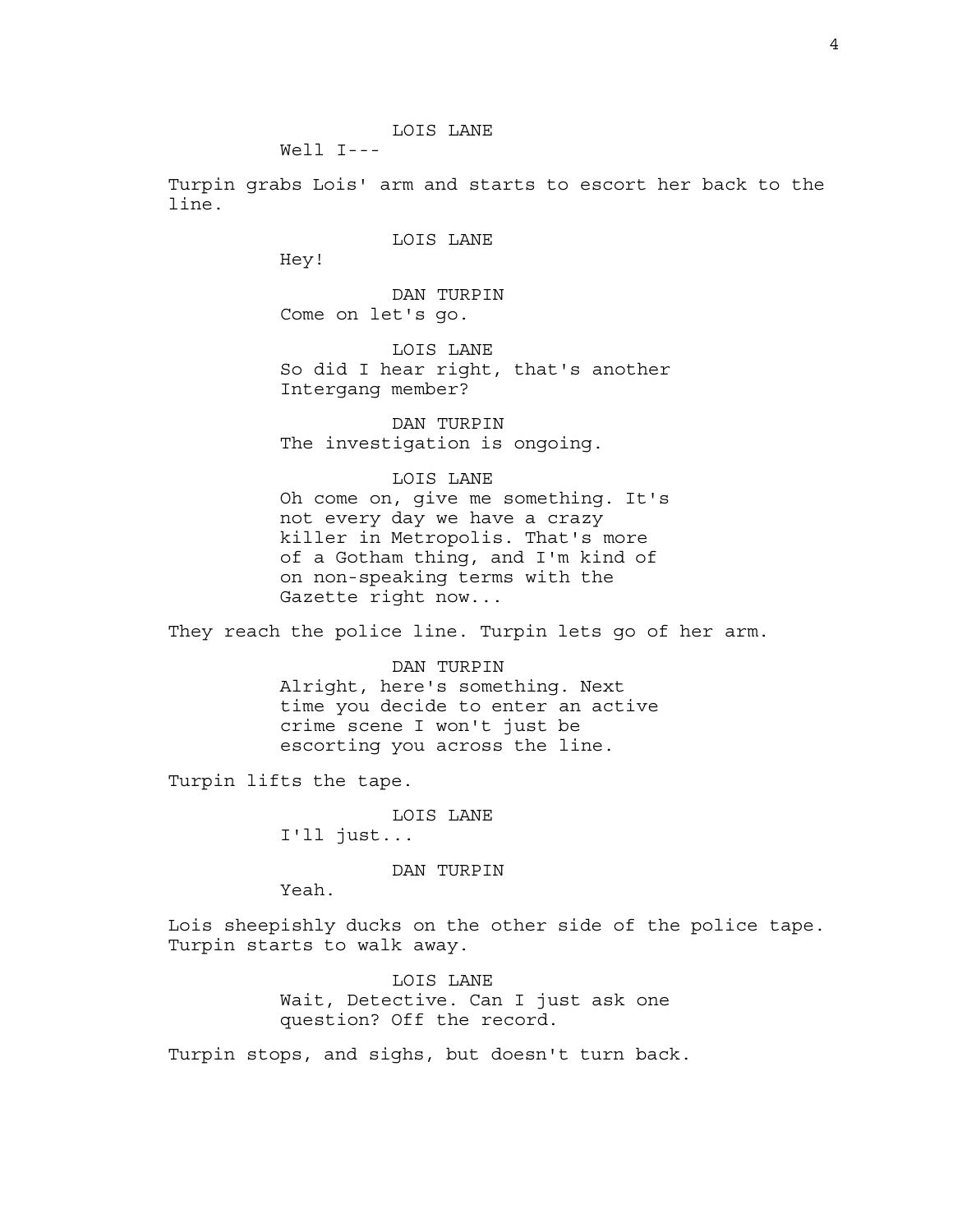# LOIS LANE You ever hear of Bruno Mannheim?

Turpin's attention is caught. He turns back to Lois.

DAN TURPIN

(Sarcastically) Yeah... Real stand up guy. What about him?

LOIS LANE Well, my ongoing piece on these Toyman murders---

DAN TURPIN

Toy-man?

Lois shrugs.

### LOIS LANE

Seemed appropriate. So,I don't know if this will help or not, but you know, I throw you a bone, you throw me a bone.

### DAN TURPIN

The point, Miss Lane. Please.

#### LOIS LANE

Right, well it seemed the deeper I dug into all these victims, his name kept popping up somewhere. And with all of them Intergang.... well don't you think that's a little suspicious?

### DAN TURPIN

A sleazy business man attached to a crime syndicate is nothing new. Dig deep enough and you can find a man like that attached to anything unsavory.

# LOIS LANE

So... You're saying you think he might actually have ties to Intergang? What about these murders? Do you think there's anything that...

Turpin turns and walks away.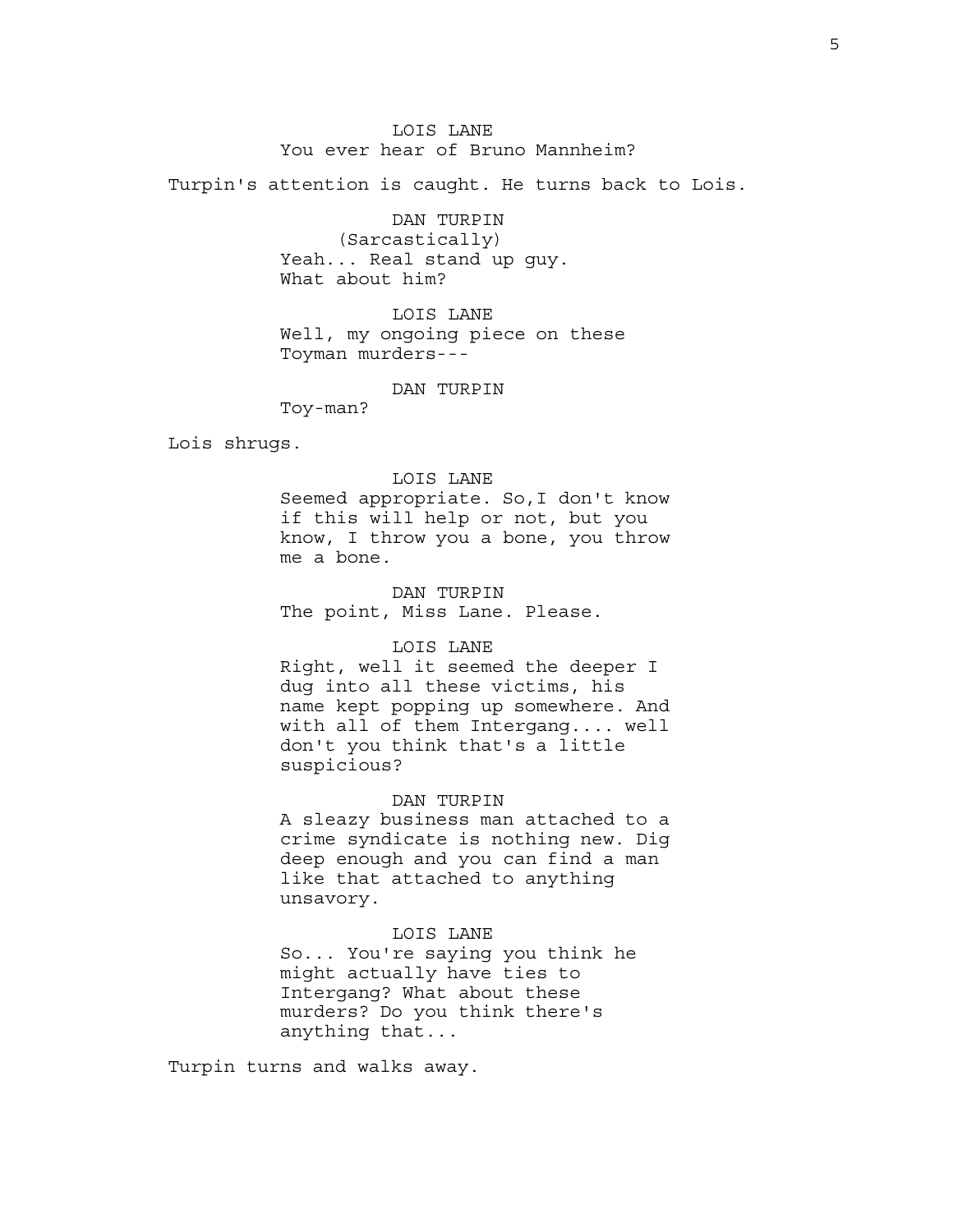LOIS LANE And of course you're not going to answer...

Turpin smirks and looks over his shoulder as he walks off.

DAN TURPIN Stay out of trouble Miss Lane.

Turpin rejoins Beedler, who is staring at Lois smiling.

LYLE BEEDLER Lois Lane, huh?

DAN TURPIN Unfortunately.

LYLE BEEDLER I love her work. Though not a good speller I hear.

Beedler looks to Turpin who's just staring at him. Beedler shakes his head, he looks to a tablet in his hand.

> LYLE BEEDLER Right. Sorry, where were we?

DAN TURPIN Dry cleaners.

LYLE BEEDLER Ah yes, this is an odd one.

DAN TURPIN

How so?

### LYLE BEEDLER

Well, it's owned by a company named Globe Enterprise, right? Which itself is owned by various, holding companies, incorporations, llcs, etc located around the world, which in turn are owned by more companies around the world and so on...

DAN TURPIN the end, please.

LYLE BEEDLER Well, it all leads to one last company right back here in Metropolois. Mannheim Holding. Heard of it?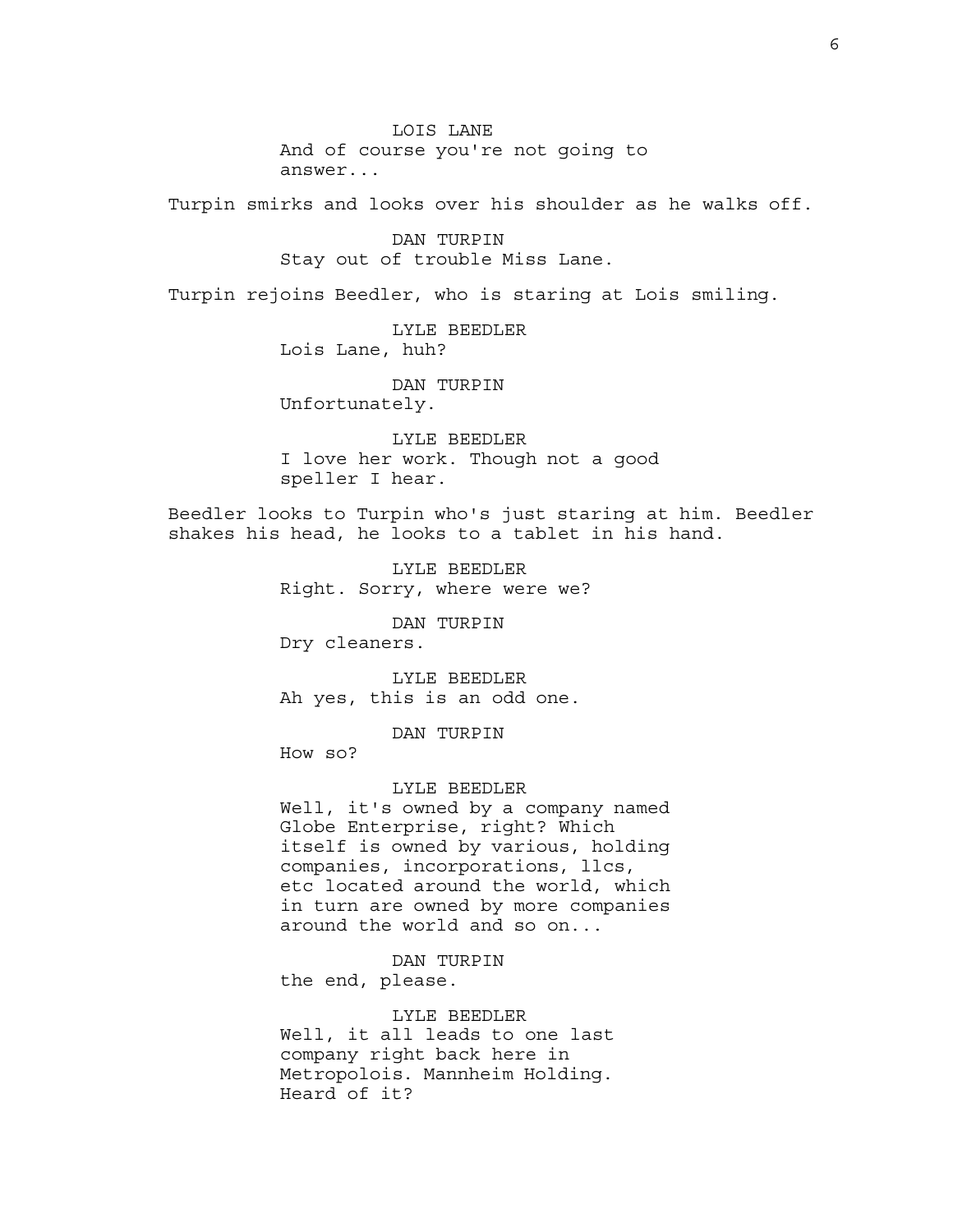Turpin scoffs.

DAN TURPIN

Of course...

He glances over to Lois.

LYLE BEEDLER

Sir?

DAN TURPIN I think it's time I approach this from a different angle. And I know just who to press to get started.

EXT. STAR LABS - NIGHT

RUDY JONES exits the building, he carries a backpack. When he reaches the bottom of the stairs he spots Turpin waiting.

> DAN TURPIN Hey Rudy. Watcha got there?

Jones smiles, then suddenly takes off running. Turpin gives chase.

EXT. CITY STREET - NIGHT, MOMENTS LATER

Turpin chases Jones down the sidewalk. Jones has a bit of lead but Turpin closes in.

Jones ducks down an alley.

Turpin reaches the alleyway and hugs the wall he cautiously looks around the corner.

Jones is waiting, he swings his heavy backpack at Turpin but Turpin ducks it and it slams into the brick wall. Things inside break. Jones' eyes widen.

RUDY JONES

Ah crap...

Turpin grabs Jones and pushes him back forcefully. Jones crashes through some boxes and garbage cans.

As Turpin stalks forward Jones quickly tries to react with a right, but Turpin dodges it, Muhammad Ali style, and counters with a back hand, straight to the nose.

Jones screams in pain. He starts to fall to his knees but Turpin grabs him and slams him up against the wall.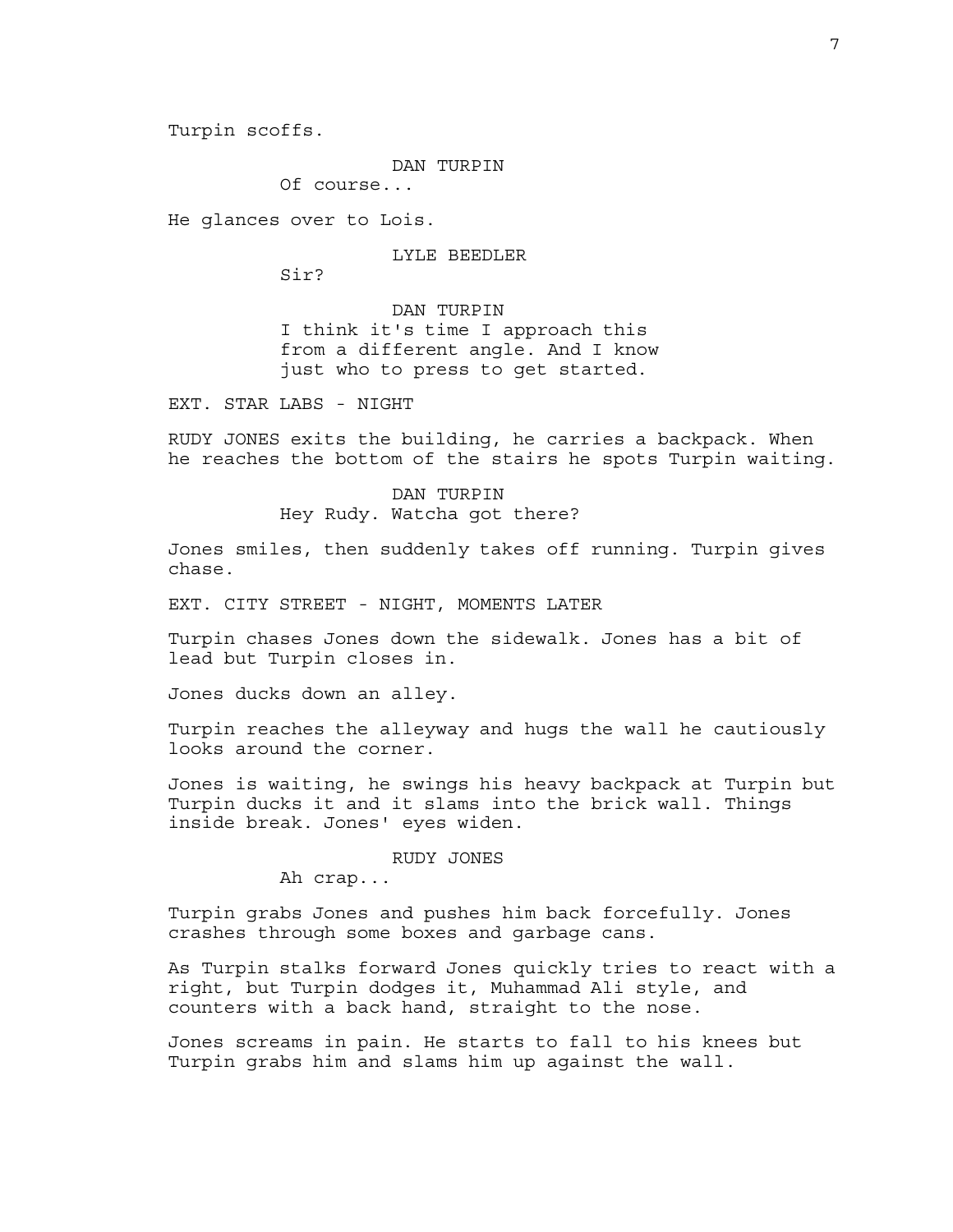RUDY JONES

Hey, come on man....

DAN TURPIN What are you running for Jones? Huh? I thought we were pals?

RUDY JONES I don't know man... I just...

DAN TURPIN Yeah yeah... I Went by your apartment you weren't there, real rat hole by the way. Figured you might be working late.

RUDY JONES I think you broke my nose man...

DAN TURPIN

Good...

Turpin forcefully lets Jones go. He walks over and grabs the backpack and opens it.

> DAN TURPIN What have we got here?

RUDY JONES Wait... Uh...

DAN TURPIN Pretty high tech for a janitor.

RUDY JONES I was just borrowing it.

DAN TURPIN Yeah sure, and I'm the Batman. Don't think your P.O. would be too happy to hear you're stealing. Let me guess job not paying enough for your old habits?

RUDY JONES Nah, it's not like that, I swear!

DAN TURPIN

Enlighten me.

Rudy stalls for a moment until Turpin takes a step toward him.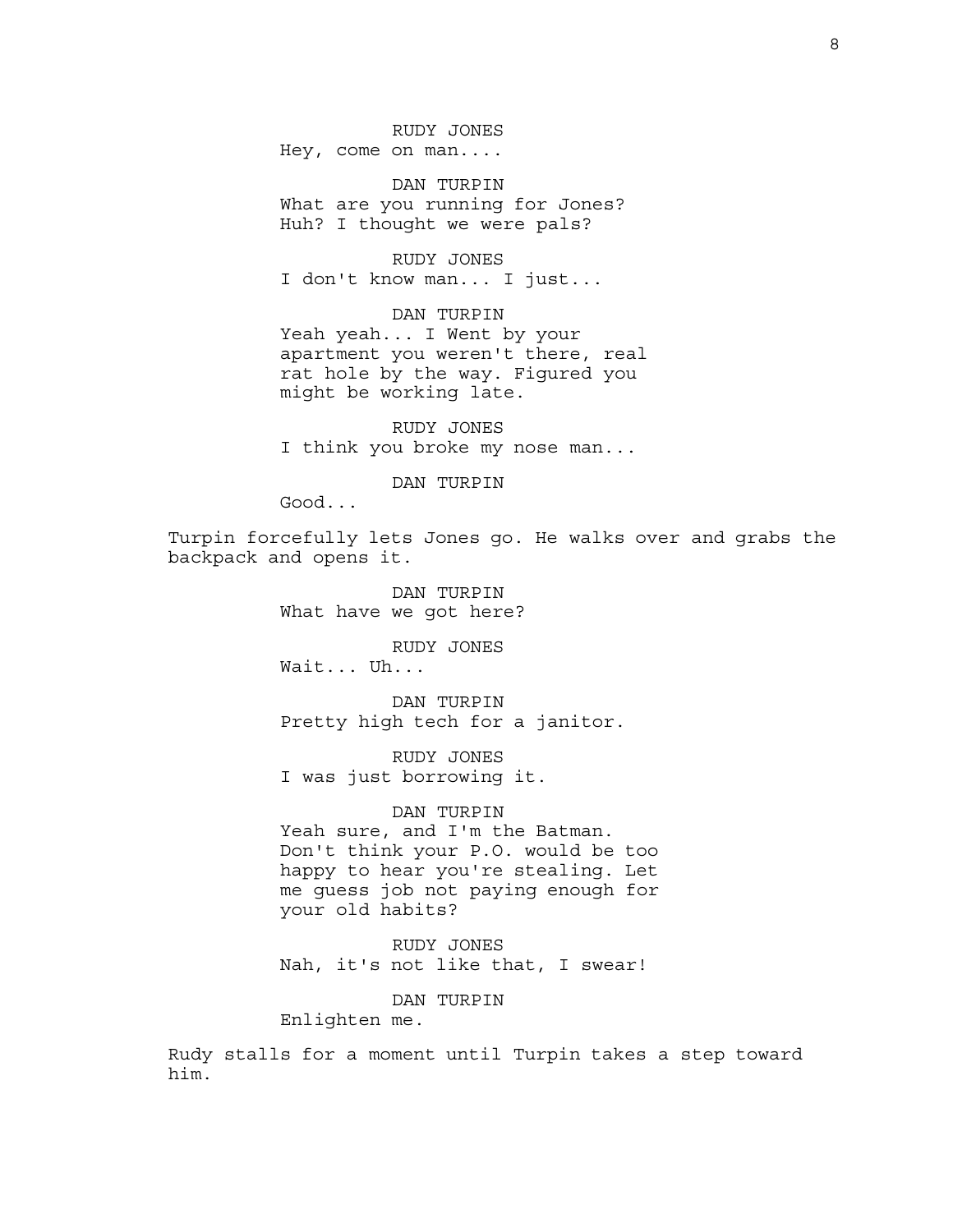### RUDY JONES

Ok, ok! Protection man, protection. I was going to sell it to buy a piece. Not like I can just walk in and get one.

DAN TURPIN Why do you need protection?

# RUDY JONES

Hey man you watch the news. Some psycho is going around killing Intergang memb... Uh... I mean...

Turpin smirks.

#### DAN TURPIN

How convenient, so you **are** back with Intergang. That's just what I wanted to talk with you about.

RUDY JONES Well, not really. I mean, I...

Turpin raises his hand.

### DAN TURPIN

Save it. You tell me what I want to know, maybe I'll have a sudden lapse in memory about other things.

Jones sighs and nods.

### DAN TURPIN

What do you know about this killer? Why's he only taking out Intergang?

### RUDY JONES

I don't know, he's some freak. Face like a doll or something. I know he ain't no vigilante though. It's something about revenge.

DAN TURPIN Revenge? How do you know?

# RUDY JONES

Heard a guy talkin, he was attacked a few months back, before the murders started. Said the guy tried to stab him with some knife, looked like a kids toy, screaming about righting wrongs or something. He (MORE)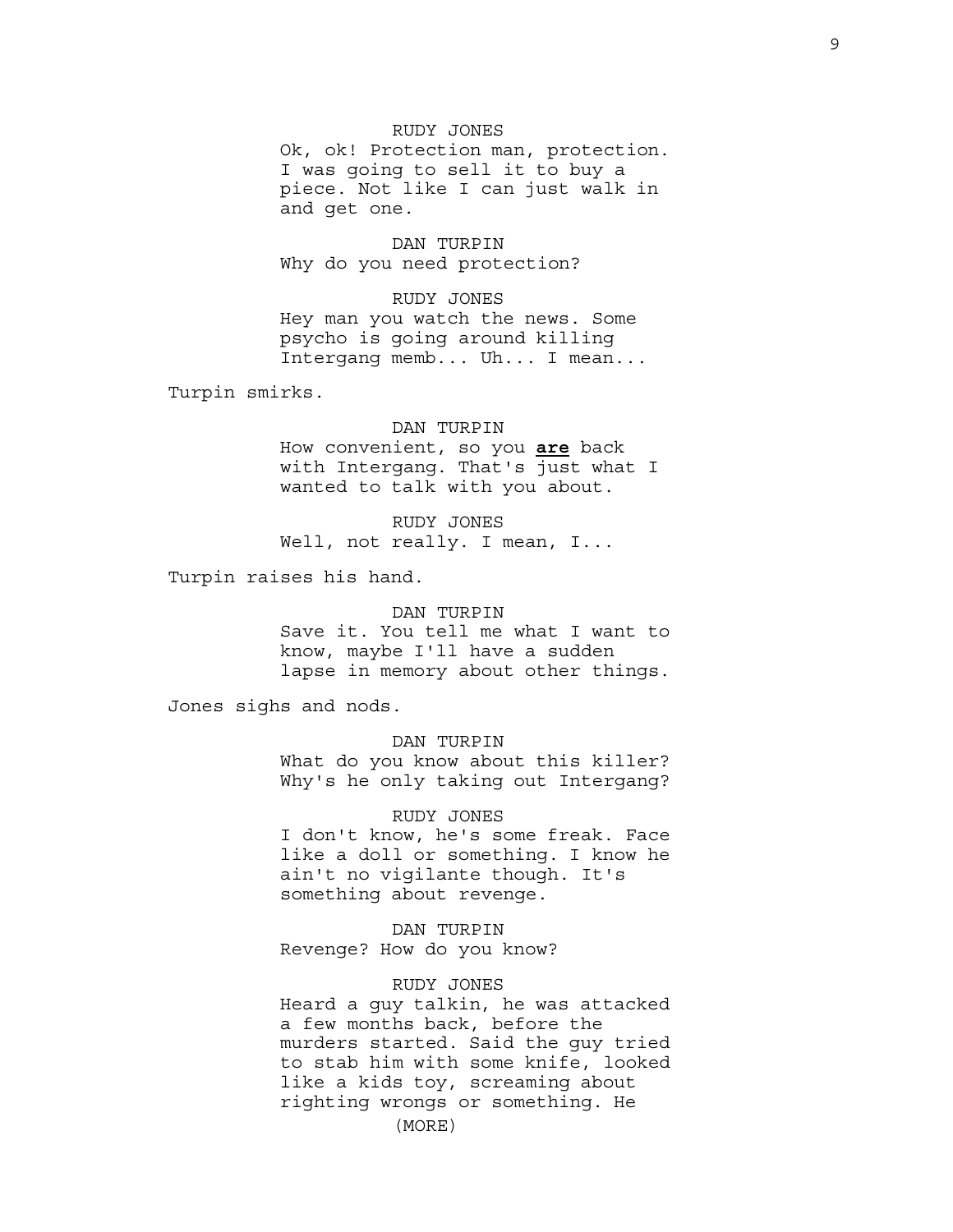### RUDY JONES (CONT'D)

fought him off, but the dude just disappeared. Like a ghost.

DAN TURPIN Righting wrongs? What's the supposed to mean?

#### RUDY JONES

Who knows man? Who am I, nobody tells me these things. Hell each murder seems to be someone higher up the ladder. You ask me, he's sending a message to the top.

### DAN TURPIN

Mannheim.

Jones' eyes shoot wide open.

RUDY JONES Whoa! I didn't say nothing about no Mannheim... Or whoever that is.

DAN TURPIN Relax. I know Mannheim runs Intergang. Feel free to tell him I said hello. Or maybe I'll tell him myself.

Jones raises his hands.

RUDY JONES Hey man, we didn't have this conversation remember?

Turpin looks Jones up and down with a scowl.

DAN TURPIN Oh yeah, I forgot.

He then turns and leaves, grabbing the backpack on the way.

RUDY JONES Hey can I least keep that thing?

Turpin stops and turns.

DAN TURPIN What for? If what you say is true about the killings going up the ladder, he's not gonna come after a low life parasite like you.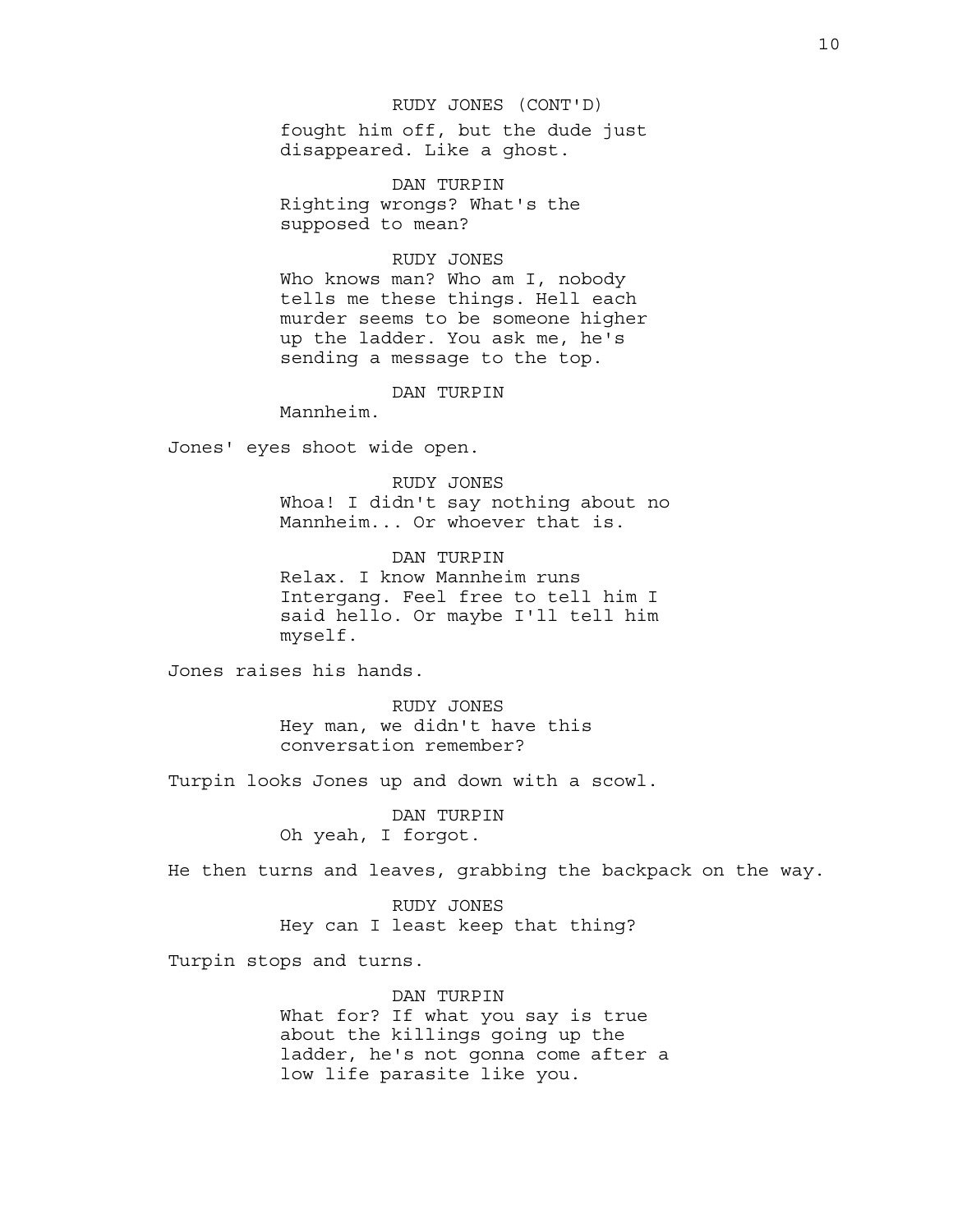Turpin turns and walks off.

RUDY JONES You're terrible, man!

Turpin continues walking.

DAN TURPIN That's what they call me.

Jones stands in the middle of the alleyway, not happy.

INT. WAREHOUSE - DAY

A soft lullaby like song plays in the background and creepy humming along with it. It seems to be coming from a small figurine of a baby sitting on a father's lap.

Moving along the work bench we come to TOYMAN's hands as they work on some sort cardboard diorama. Other random toys litter the work bench.

The hands take a break and unfold a nearby newspaper.

On the front page is the headline: "TOYMAN MURDERS CONTINUE." By Lois Lane"

> TOYMAN Hmmm, Lois...Lane...

> > MATCH CUT TO:

INT. BRUNO MANNHEIM'S OFFICE - DAY

The same newspaper headline.

BRUNO MANNHEIM stands behind his desk holding the paper. He wads it up, then slams it on his desk.

Standing across from him is a large ominous looking HENCHMAN

BRUNO MANNHEIM Can you believe this? Some psycho son of a bitch is running around killing our boys and people are praising him like some sort of hero. And what are you doing to find him? Nothing!

HENCHMAN We're looking everywhere Mr. Mannheim.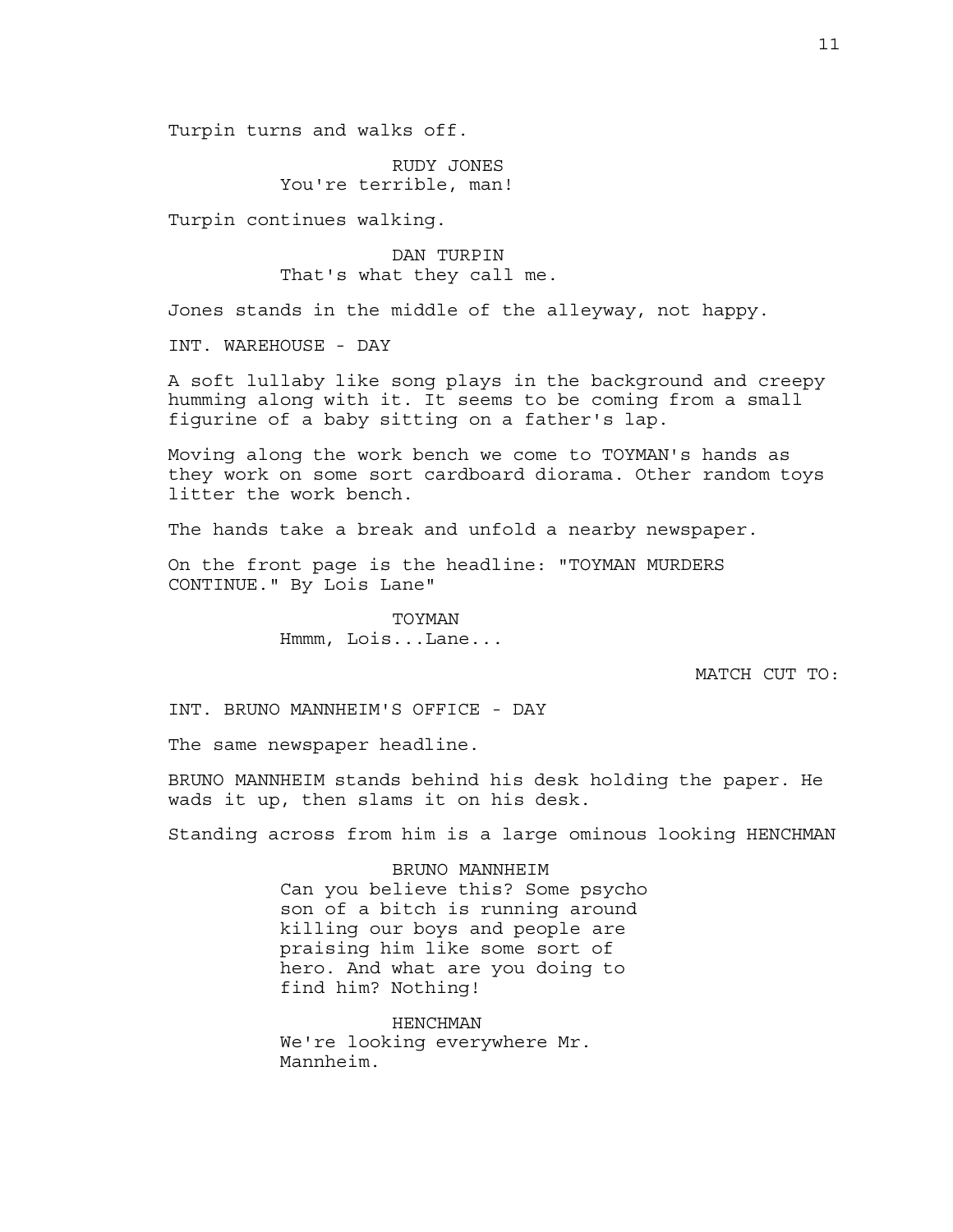BRUNO MANNHEIM Yeah well you're gonna be looking under the ground soon the way things are going.

Through the office window, Mannheim notices Turpin enter the office lobby and talk to the RECEPTIONIST.

> BRUNO MANNHEIM (To self) Perfect. Then we have this pain in my ass.

HENCHMAN Want me to stick around boss?

BRUNO MANNHEIM No, take a walk. Make sure everything on the floor is good, in case he decides to snoop around. But, get back here when he leaves. I've got some ideas to solve our little problem.

The Receptionist comes over the intercom.

RECEPTIONIST Mr. Mannheim, Detective Turpin is here.

BRUNO MANNHEIM (To Receptionist) Yeah... Send him in.

RECEPTIONIST Also that British gentleman called again to schedule an appointment.

BRUNO MANNHEIM Again? Tell him to screw off. I don't know who the hell he is.

After a beat Turpin enters the office. Mannheim nods to the henchman and he leaves the room.

> DAN TURPIN Mr. Mannheim. Thank you for finally meeting with me.

Mannheim's demeanor is much more pleasant. The two shake hands. Mannheim sits behind his desk. Turpin sits across.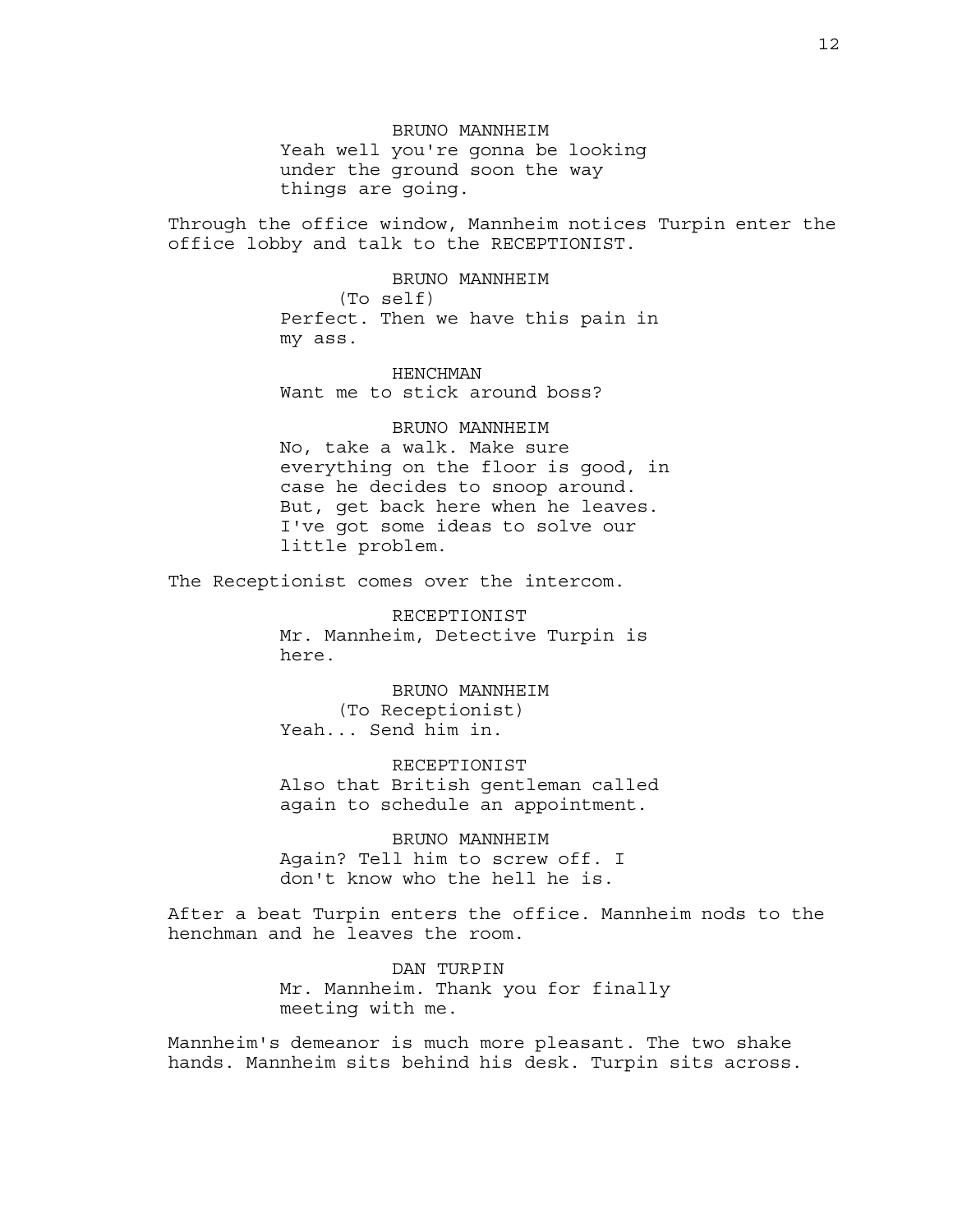### BRUNO MANNHEIM

Always a pleasure to see you Detective. Forgive me if you've had to wait, trying to run a business here. I'm sure you know how it is.

# DAN TURPIN

Yeah... You know I never asked before about your business, what was it again?

BRUNO MANNHEIM Oh, various things, real estate brokerage, insurance, stocks... I'm a man of many talents and so is my business.

#### DAN TURPIN

I bet.

Bruno's expression gets a little more serious.

BRUNO MANNHEIM So is that why you're here? To ask me about my business ventures?

### DAN TURPIN

No, actually I was wondering if you could take a look at a couple of photos for me.

Turpin reaches into the envelope.

BRUNO MANNHEIM

Certainly.

Turpin pulls out three 5x7 mugshots of different men. He places them side by side on Mannheim's desk.

Mannheim leans forward and looks them over. Turpin keeps a close eye on Mannheim's expressions.

> DAN TURPIN Do you recognize any of these men?

> BRUNO MANNHEIM Hmm, no I don't believe so. Should I?

### DAN TURPIN

Look again.

This time Mannheim barely glances at them before responding.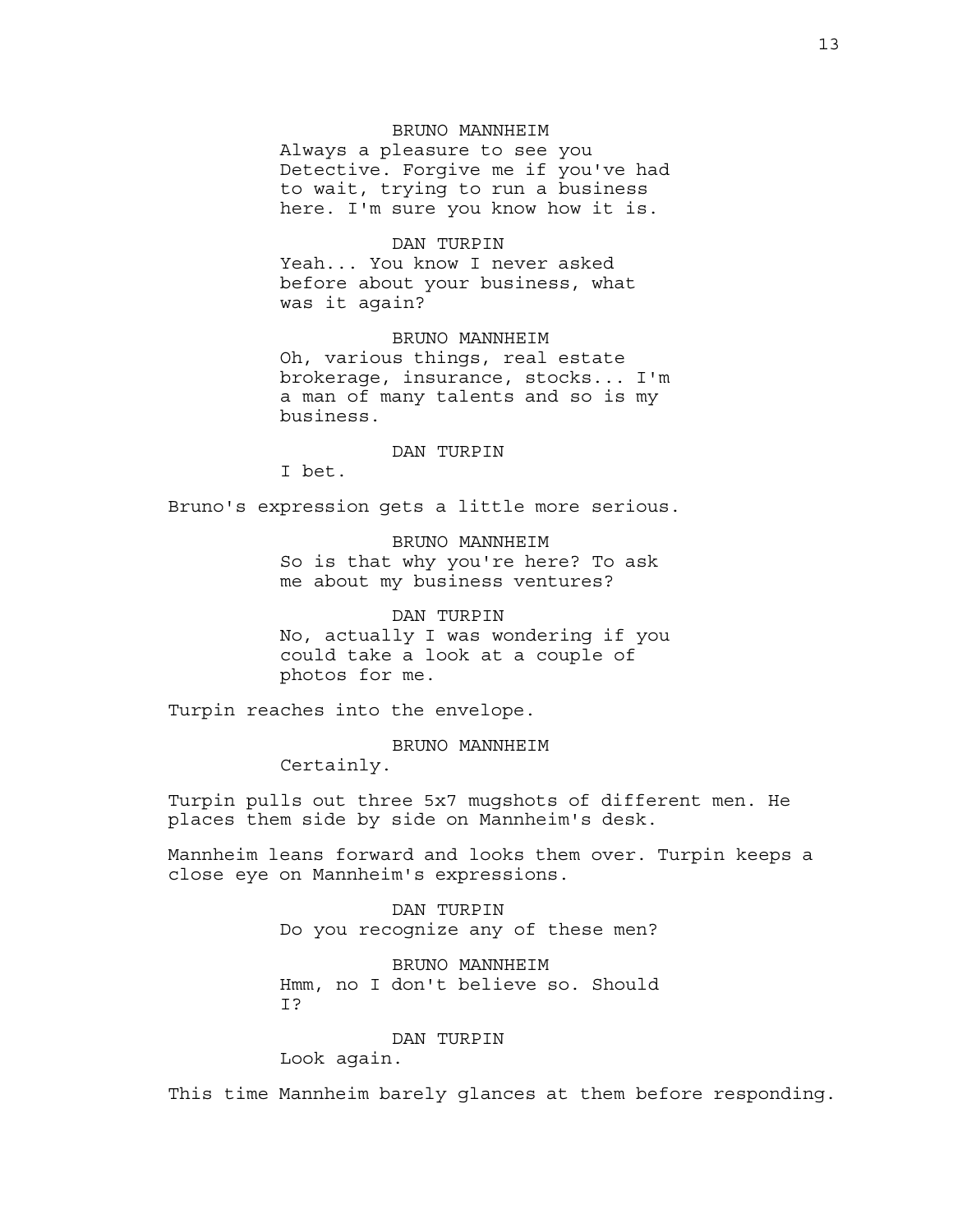### BRUNO MANNHEIM

No sorry. What do they have to do with me, again?

## DAN TURPIN

These men have all been affiliated with either buildings that you own, or have records showing they've received payments from your company.

### BRUNO MANNHEIM

Well, last I checked it's not illegal to lease a building or be employed with a company. So I suppose I just don't follow where you're going with this.

#### DAN TURPIN

They're also all convicted felons with ties to a group calling themselves Intergang. I'm sure you've heard of them. Oh, and all three were recently found dead. Each in a similar and quite disturbing manner. Oddly enough also near buildings that you own.

#### BRUNO MANNHEIM

What are you saying Detective? Are you accusing me of murdering these men?

DAN TURPIN No, but I think you might have information on who is.

Mannheim leans back in his chair.

#### BRUNO MANNHEIM

You know this may not be LexCorp, but I do have a lot of employees, and I do own a lot of buildings. I have enough on my plate just keeping track of who's paying their rent or not.

He leans over and picks up a file to the side of his desk.

BRUNO MANNHEIM Like this guy, some old washed up Houdini wannabe, Nobody goes to see (MORE)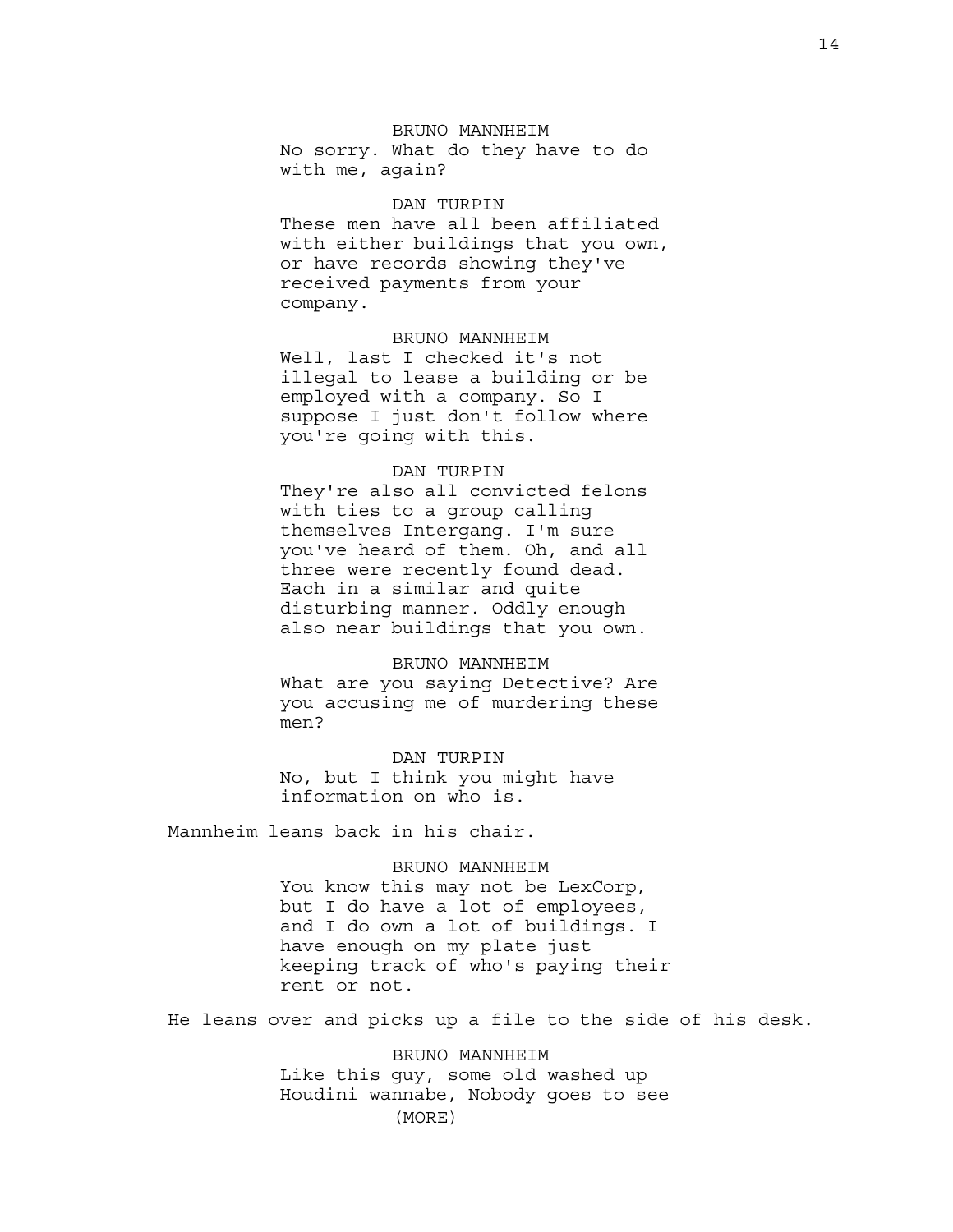### BRUNO MANNHEIM (CONT'D)

him perform, so he's behind on his rent. Then he gives me grief. These are the things that keep my attention Detective. Just because some jerks go and get themselves killed, doesn't mean I know about it.

Turpin glances over at the newspaper on the desk.

DAN TURPIN I suppose not. So what happened there, lose a sports bet?

Mannheim looks confused.

# BRUNO MANNHEIM

What?

DAN TURPIN Looks like something in the paper didn't sit right with you.

Mannheim grabs the paper and drops it in the trash.

BRUNO MANNHEIM I'd be careful if I were you detective.

DAN TURPIN Is that a threat?

BRUNO MANNHEIM No. Not a physical one at least. Just seems that your line of questioning is borderline accusation.

Mannheim stands.

BRUNO MANNHEIM Not sure my lawyer would appreciate it.

Turpin nods. After a beat he starts to gather the photos.

DAN TURPIN Well, thank you for your time.

Mannheim scoffs.

BRUNO MANNHEIM Oh by the way. My condolences for (MORE)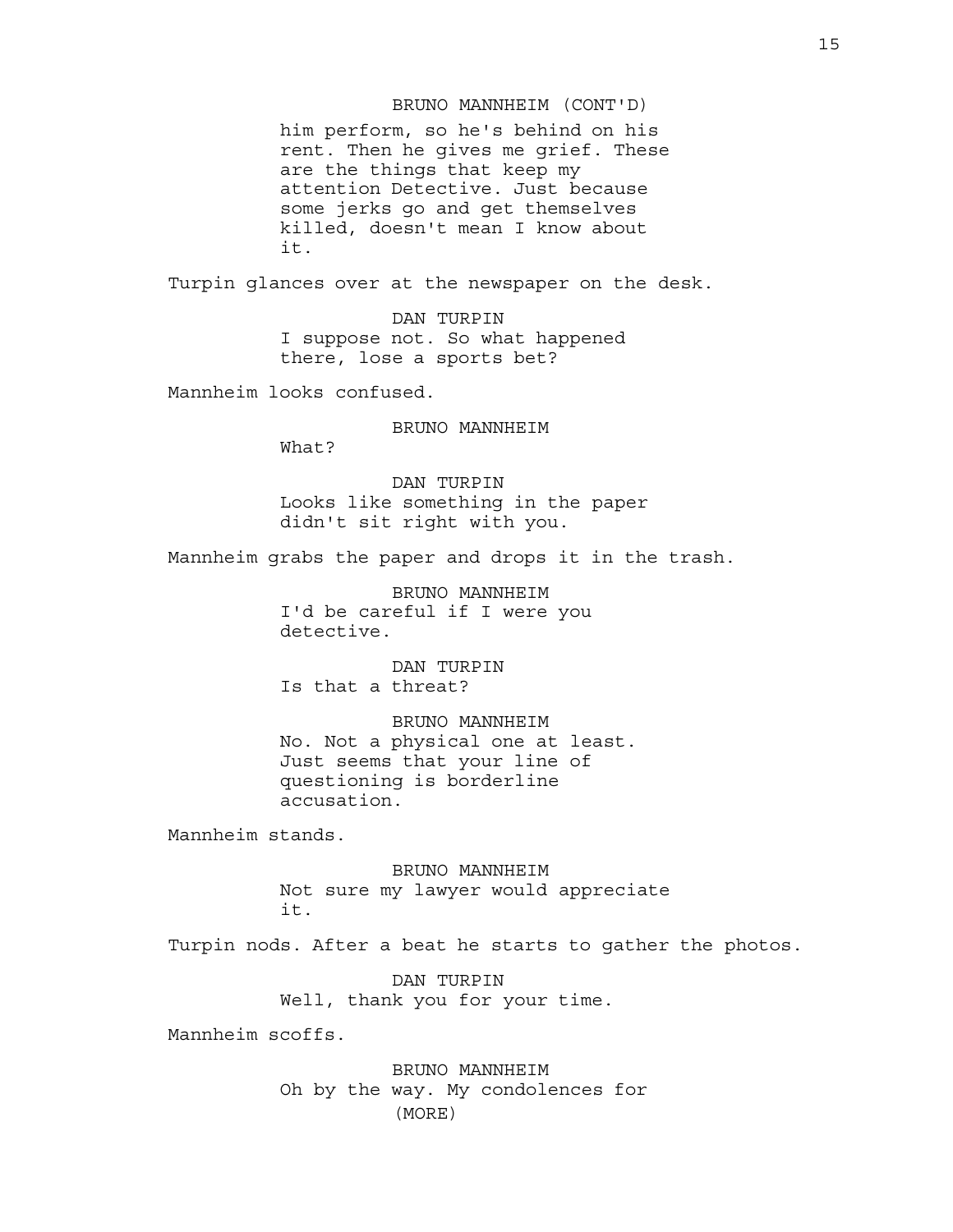the loss of your partner. He seemed BRUNO MANNHEIM (CONT'D) like a good cop.

Turpin stops. He's silent for a beat then turns back to Mannheim.

### DAN TURPIN

You know there is one last odd thing about this case, Each of the victims where purposely made to look like toy soldiers.

### BRUNO MANNHEIM

And?

DAN TURPIN Every soldier has a general. (Beat) Mr. Mannheim.

Turpin exits. Mannheim looks to the trash can.

INT. BRUNO MANNHEIM'S OFFICE - EVENING, LATER

The Receptionist gathers her things and heads toward the door.

> RECEPTIONIST Good night Mr. Mannheim.

Mannheim finishes putting some files away in the cabinet.

BRUNO MANNHEIM Good night... wait.

The Receptionist stops and turns around.

BRUNO MANNHEIM Have you seen Marco?

RECEPTIONIST Saw him heading up stairs early.

BRUNO MANNHEIM Alright.

RECEPTIONIST Good night.

BRUNO MANNHEIM Yeah, yeah...

Mannheim picks up his phone and hits a button.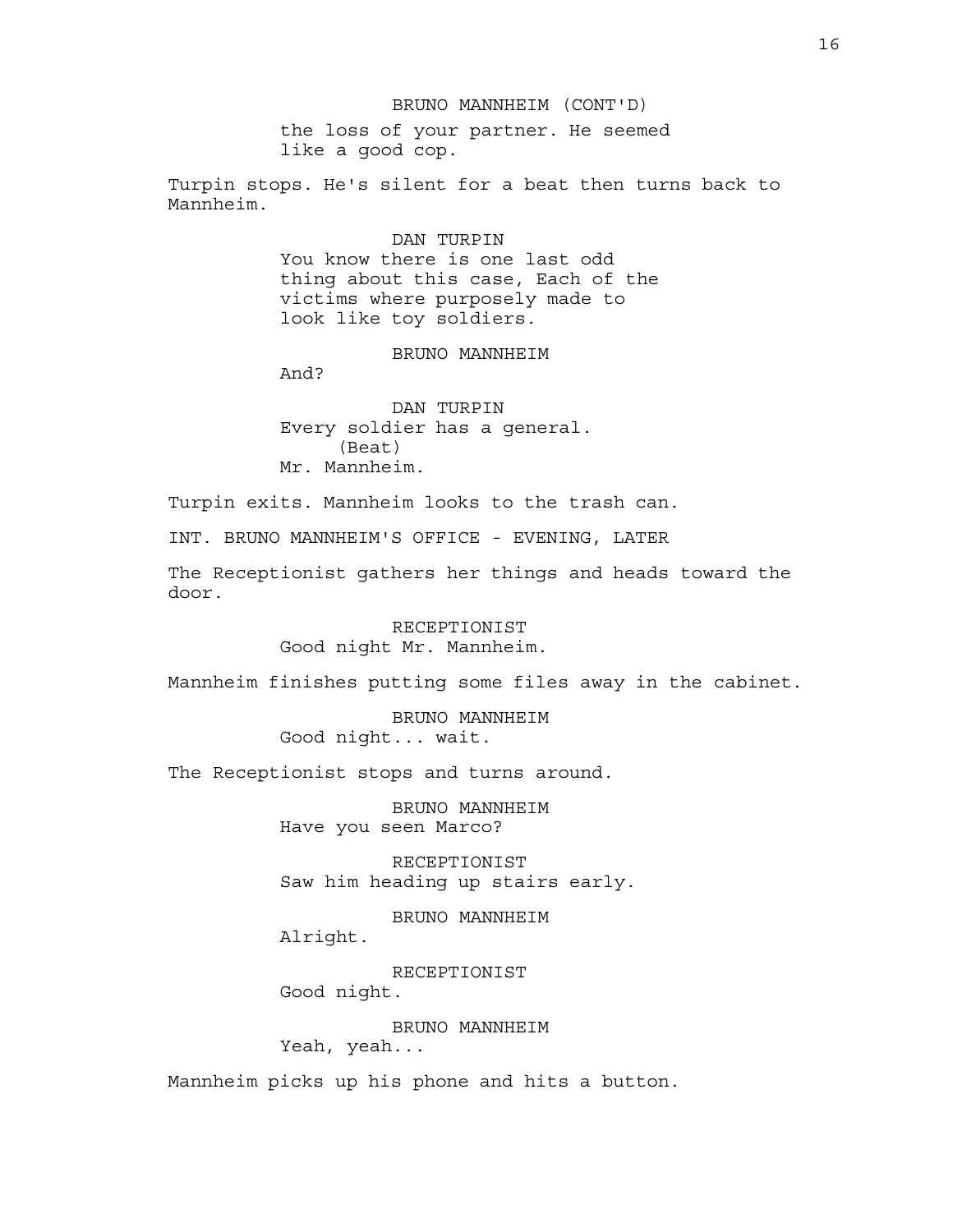### BRUNO MANNHEIM Marco you in there? Marco?

He slams the phone down.

# BRUNO MANNHEIM What do I gotta do?

INT. MANNHEIM'S BUILDING, STAIRWELL

Mannheim enters the stair well, he starts ascending the stairs, cursing under his breath. Suddenly a clanking sound is hear. He stops, then glances over the railing down the stairs. After a beat he shakes it off and continues up.

INT. MANNHEIM'S BUILDING, 2ND FLOOR

Mannheim walks out of the stairwell into a hallway.

BRUNO MANNHEIM Marco you better...

A few bubbles float past Mannheim.

BRUNO MANNHEIM

What the hell?

He turns to see the area filled with bubbles. Curiously, he walks toward them.

At the head of an adjacent hallway, he turns to see a figure standing in the dark. He squints and leans forward. A couple of slight coughs escape him.

> BRUNO MANNHEIM Who's that? Marco?

He reaches behind him, for a gun, but nothing there. He sighs. Slowly he makes his way toward the figure.

As he approaches his pace slows to a stop. He realizes it is Marco, dead. Strung up against the wall like a marionette, strings and all. The sides of his mouth slashed open like a puppet.

BRUNO MANNHEIM

Son of a---

Suddenly the sound of a bouncing ball. Mannheim whips around. At the end of the hallway stands Toyman. He wears a smiling doll-like mask. He bounces a large ball up and down with one hand.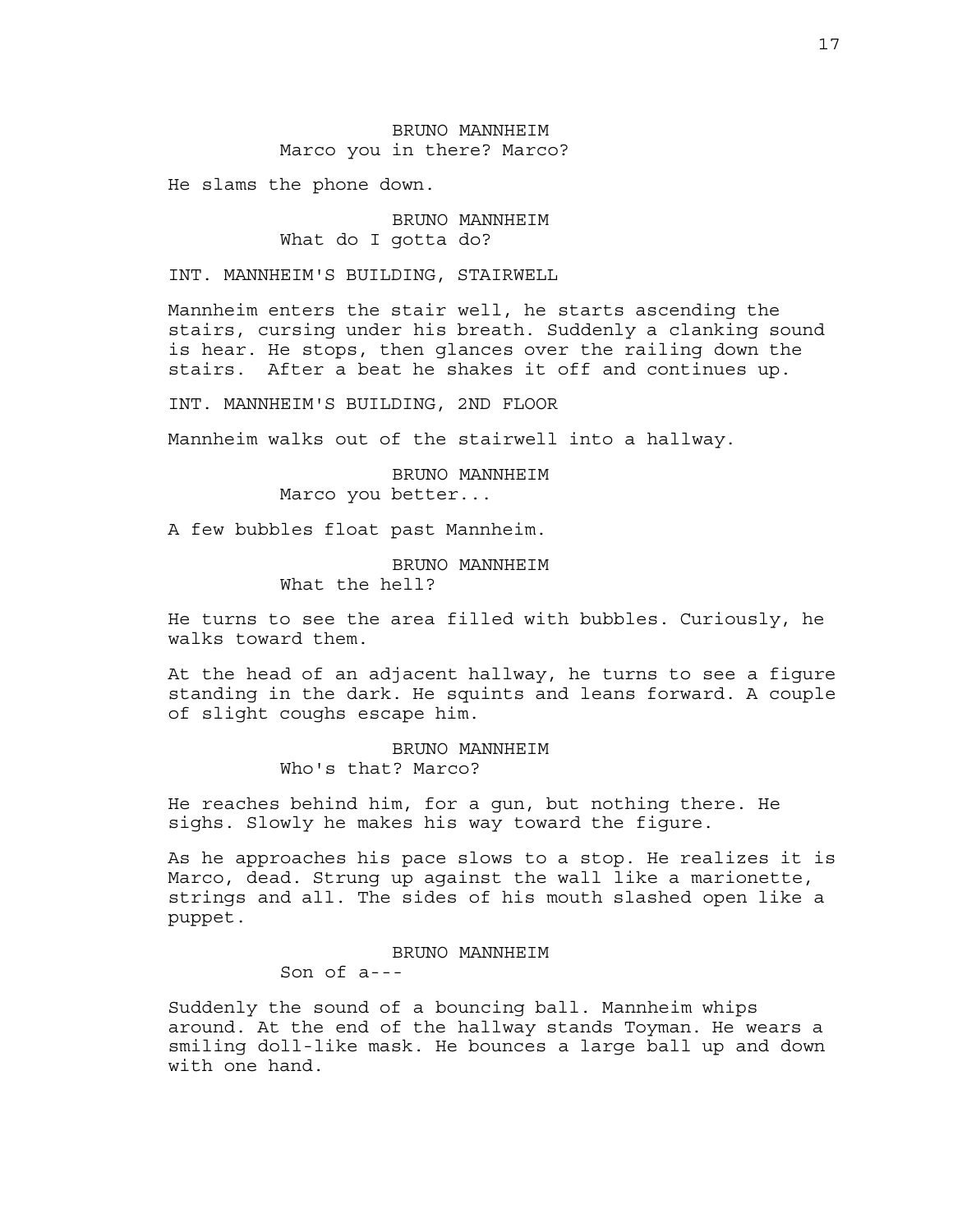Toyman chuckles.

TOYMAN That's me. Up for a game of dodgeball, Mr. Mannheim?

BRUNO MANNHEIM You think you scare me with all this?

Toyman throws the ball. Mannheim catches it.

BRUNO MANNHEIM

You're out.

Mannheim drops the ball to his side and starts walking toward Toyman. Suddenly Toyman draws a gun.

Mannheim stops. After a beat Toyman pulls the trigger. A stream of bubbles flow out from the gun. Mannheim chuckles.

> BRUNO MANNHEIM You're a crazy son of bitch, I'll give you that. But it's game over pal.

As Mannheim enters the stream of bubbles it suddenly becomes increasingly difficult for him to breath. He catches himself against the wall then reaches out and grabs Toyman's shirt as he falls to his knees. He struggles to speak, but nothing.

Toyman stares back with the big doll eyes and permanent smile.

> TOYMAN I'm afraid the game is far from over. And I'm not your pal.

Mannheim falls to the floor unconscious.

TOYMAN

Ashes to ashes, we all fall down.

INT. TURPIN'S OFFICE - EVENING

Turpin slams a folder full of papers down on his desk.

He stands it as he swiftly flips through the paperwork.

INT. THE DAILY PLANET, LOIS' OFFICE - EVENING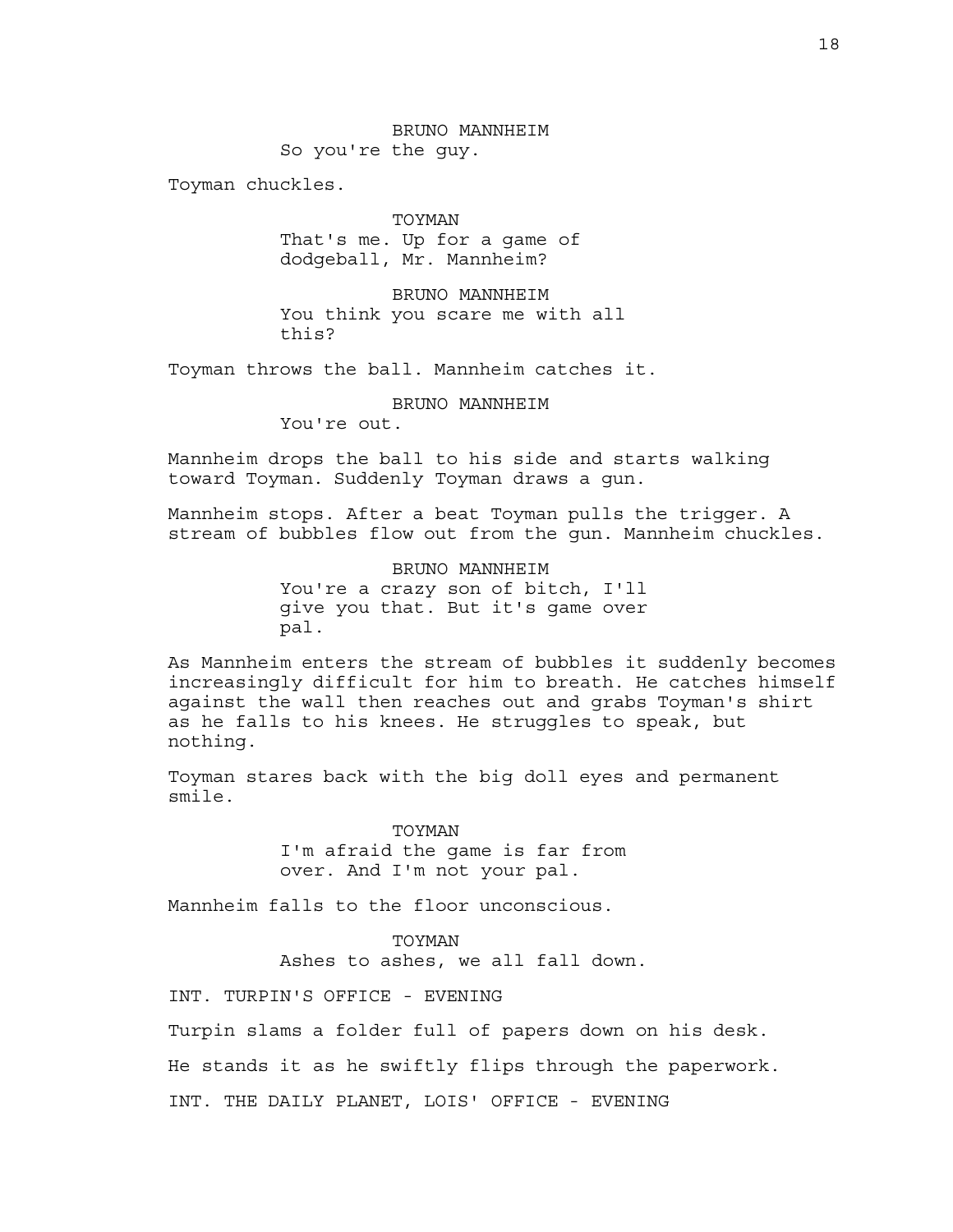Lois holds a clipping of an article in her hand. After a beat she walks to the wall and tacks it up with other's that fill the space.

INT. TURPIN'S OFFICE - EVENING

He walks to a chart filled with case notes and looks it over.

INT. THE DAILY PLANET, LOIS' OFFICE - EVENING

Lois takes a step back from the wall. She stands with her arm crossed as she stares at the wall intently. Then something catches her eye. She goes to her desk and picks up her phone.

INT. TURPIN'S OFFICE - EVENING

Turpin still standing at the chart. After a beat he glances over to an empty desk in the room. He stares at it, seemingly lost in thought. He turns toward it, but suddenly his phone rings.

He goes to pick it up - the caller ID reads The Reporter. He sighs and then answers.

> DAN TURPIN This is Turpin.

INTERCUT - PHONE CONVERSATION (Turpin Office/Lois Office)

LOIS LANE Good evening Detective, this is Lois

DAN TURPIN Lane... Yeah, I have your number.

LOIS LANE Oh... I guess that explains why I usually get voicemail...

DAN TURPIN What can I do for you Ms. Lane?

LOIS LANE I was curious. Are you still working the Toyman case?

DAN TURPIN

I don't want to call it that... But yes. If you're looking for any new quotes, I don't have any.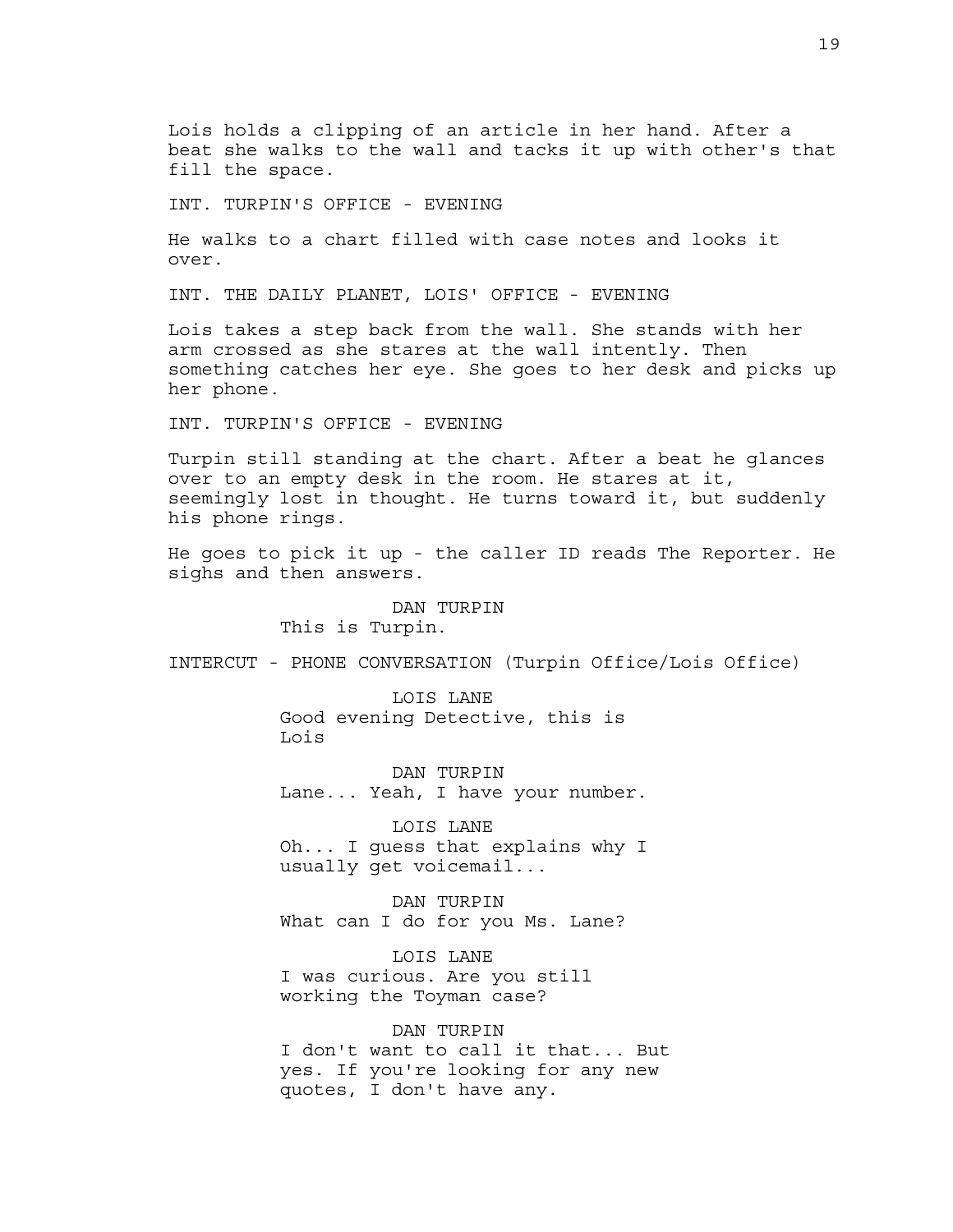### LOIS LANE

That would be nice, but that's not why I'm calling. I was digging through our archives, and I think I found something you might be interested in.

DAN TURPIN Yeah, and what's that?

LOIS LANE A direct connection to Mannheim.

EXT. PARK - NIGHT

Lois and Turpin stand in the middle of a dark park, lit up by a street lamp. She hands Turpin a folder.

He opens the folder, a newspaper article inside. The headline reads "ToyMaker Jailed on Corruption Charges."

### LOIS LANE

I found this old article from thirty years ago, about this Toymaker, named Winslow Schott.

DAN TURPIN Sent away for money laundering and tax evasion. Classic.

### LOIS LANE

Well, that's not the interesting part. Look at the end of the article. The quote from the building's owner.

Turpin shakes his head in disgust. We angle on a quote from...

# DAN TURPIN

Bruno Mannheim...

### LOIS LANE

Bingo.

Turpin flips the page over to find a scanned copy of the police report.

> LOIS LANE He's also in the police report, but only questioned, never charged.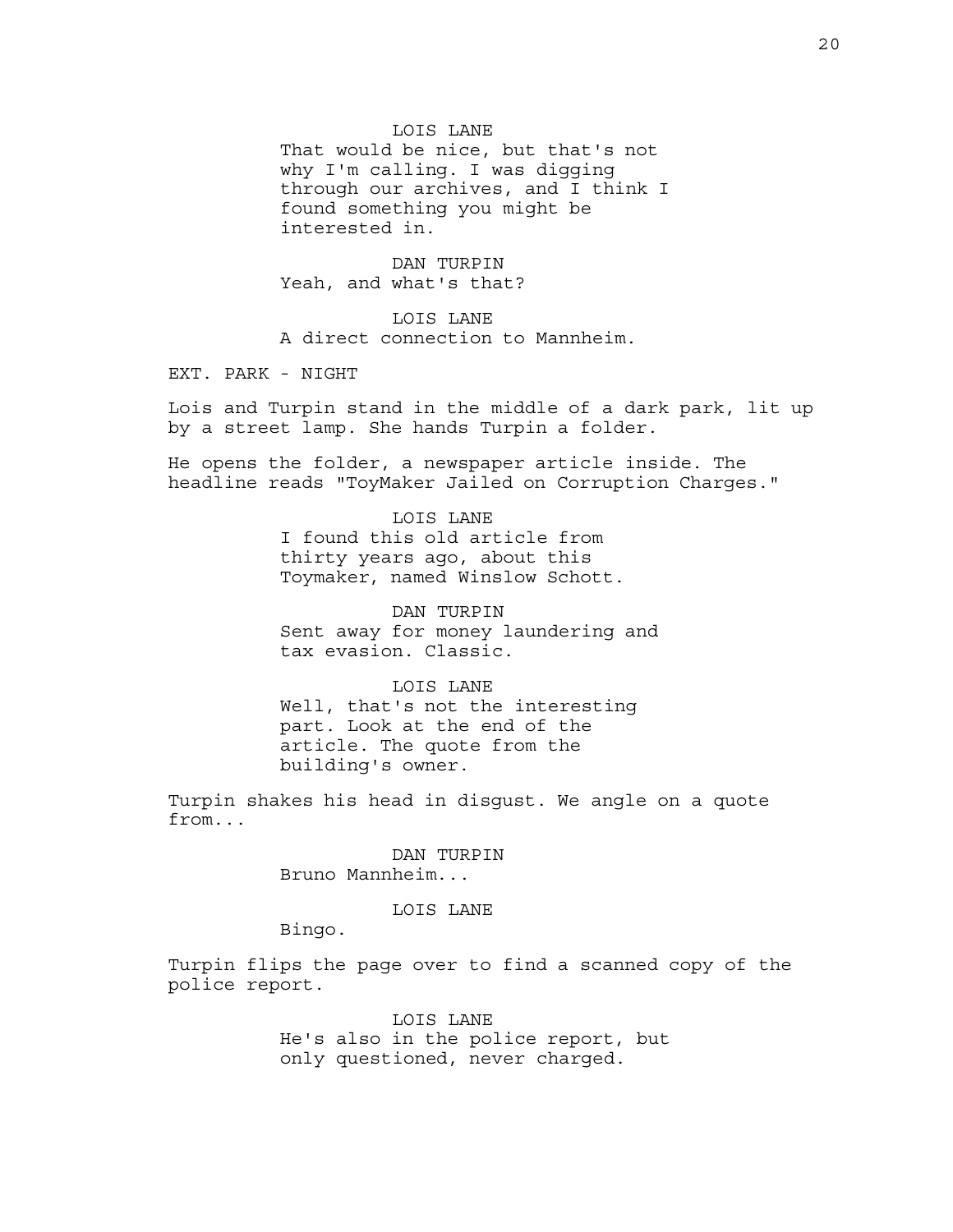DAN TURPIN This explains why nothing ever appeared in his file.

Turpin thinks flips through the remaining pages in the folder.

> DAN TURPIN Where exactly did you get some of these? I'm still waiting on a warrant for half of this stuff.

### LOIS LANE

Uhhhh...

Turpin closes the folder.

### DAN TURPIN

You know what, nevermind... So, why bring this to me? Don't you normally go after the whole story yourself?

### LOIS LANE

Usually, but to be honest, I think there's something bigger going on, and not just with this case... I want the Mannheim story. And I thought maybe...

### DAN TURPIN

If you threw me a bone, I'd throw you a bone. Is that how it went?

Lois laughs sheepishly.

DAN TURPIN I'll make you a deal. You help me take down Mannheim, I'll give you the damn exclusive.

Lois smiles.

LOIS LANE Well, alright then partner.

Turpin's slight grin fades. Lois catches herself.

LOIS LANE Oh... I mean.. I'm so sorry, I... I wasn't thinking. I just...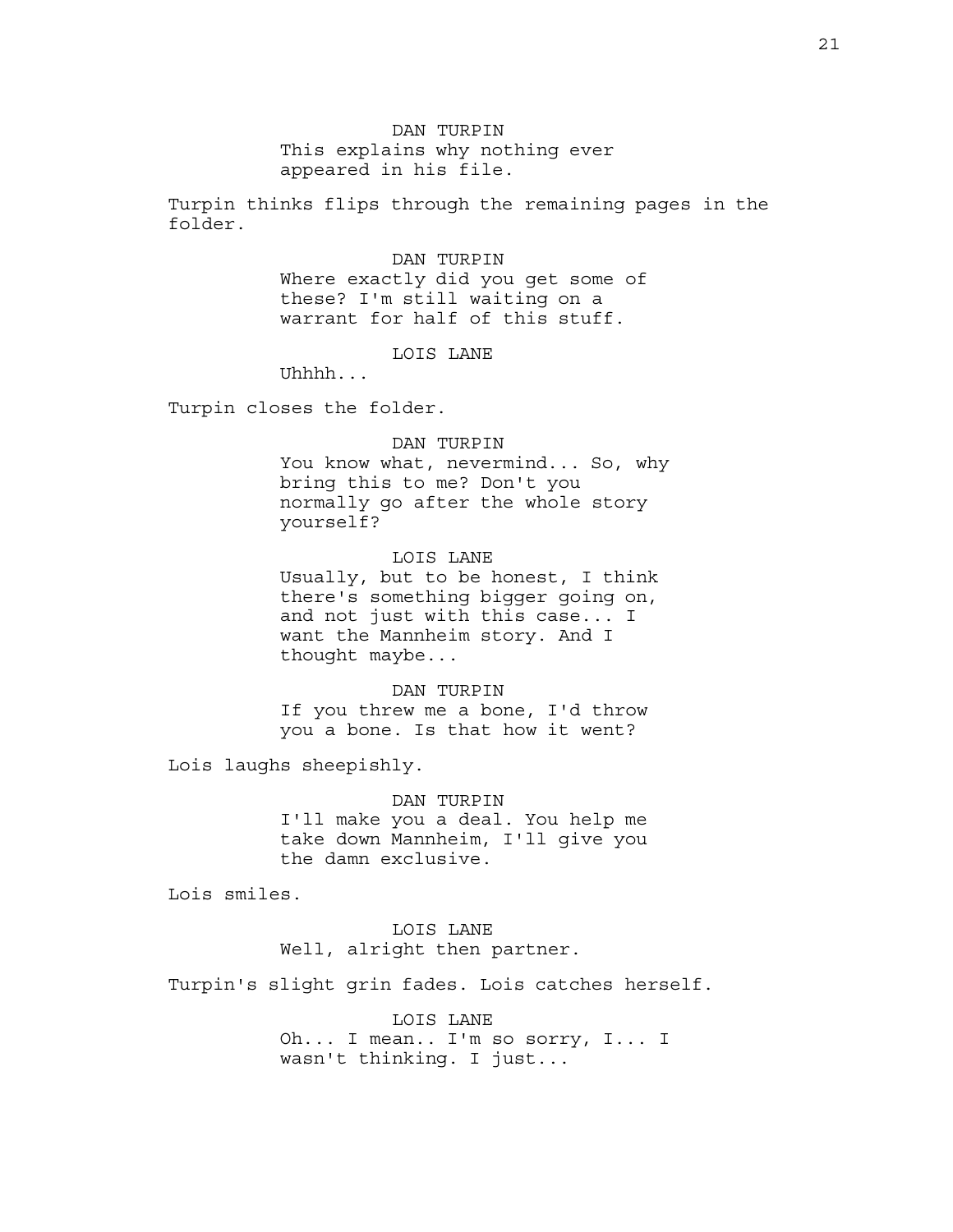### DAN TURPIN

It's fine. It's been six months, but this case has brought back some bad memories.

### LOIS LANE

Hey look, maybe it's none of my business, but you mind if I ask what happened? Never really made it to the papers.

Turpin shrugs.

#### DAN TURPIN

Not much to tell really. He was from Gotham. He went home to visit family, never came back. Swallowed up by the cesspool created from a corrupt police force that can't manage their own city. They have to rely on a masked vigilante to do their job.

# LOIS LANE

From all reports crime has been down since The Batman appeared.

#### DAN TURPIN

Look, I'm not discounting what he does, but ever since he first showed up, they've had nothing but "freaks" running a muck. That's why I want to solve this case. With this... "Toy-man" it seems the freaks are starting to spill over to Metropolis. And I'll be damned if this city will fall to the same fate as Gotham. There will be no freaks and no vigilantes in this city as long as I'm breathin.

### LOIS LANE

You're saying you wouldn't welcome the help in taking out the bad guys? Some super... person swooping in to save the day?

### DAN TURPIN

I'm saying Metropolis has a police force for a reason. If we do our jobs right, we won't have the need for one.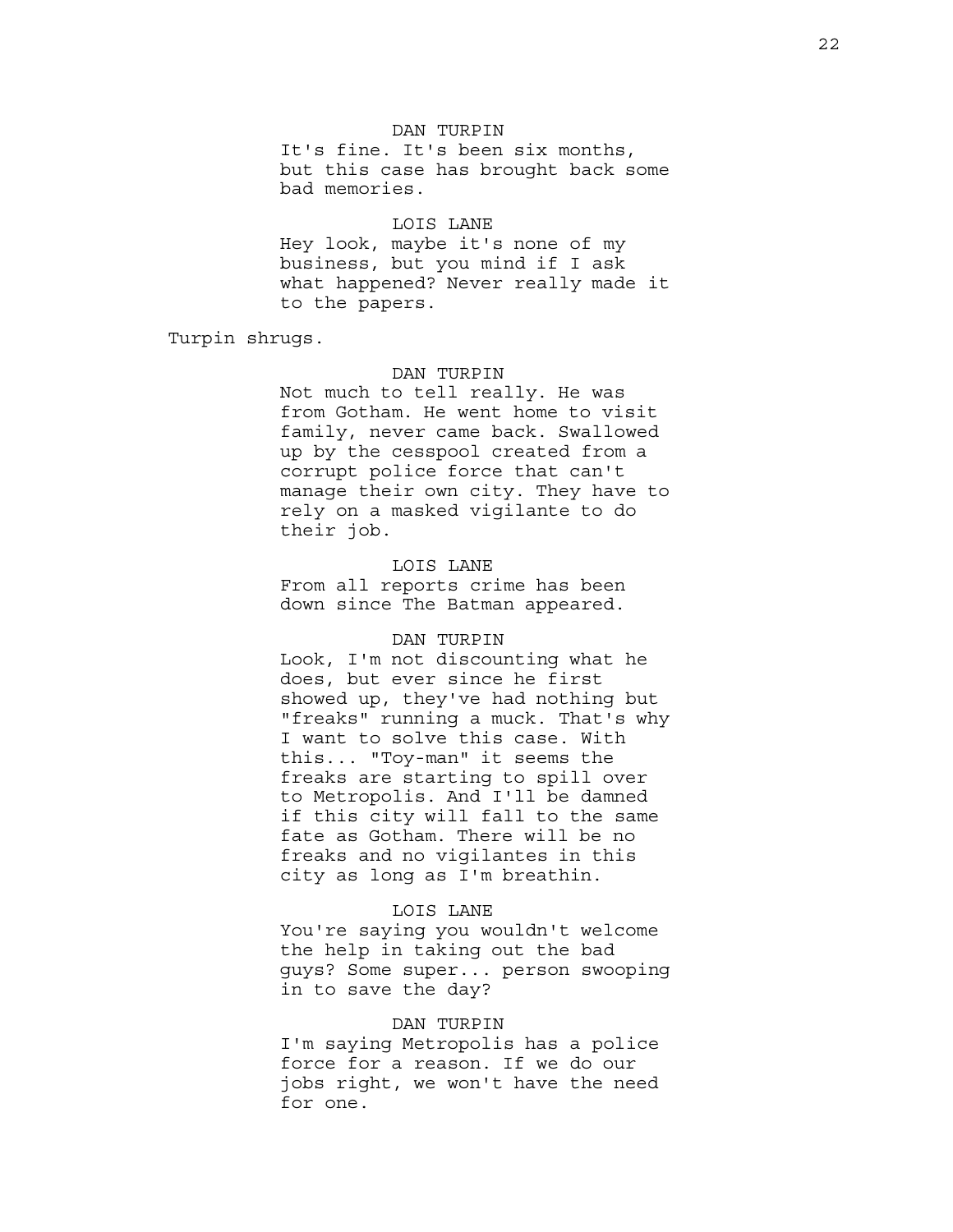INT. THE DAILY PLANET, LOIS' OFFICE - LATER

Lois enters her office. She looks out the window of her office to the dark empty office outside of it.

Then something to her side catches her eye. On the floor she notices a small metal robot toy. She leans down and picks it up. Examining it for a moment before she stands.

As she does, Toyman now stands outside the window behind her.

INT. WAREHOUSE - NIGHT

Lois slowly awakens. She looks around and notices a pile of cloths and her purse, her phone has slightly fallen out. She reaches over and grabs it, but then realizes she is on a rundown stage surrounded by animatronic characters. Even more eerie, she's wearing an Alice type dress.

She glances to a nearby mirror where she examines herself. Her cheeks have been painted to look rosy and she has a bow in her hair.

> TOYMAN Hello Miss Lane. Glad to see you're awake.

From out of the shadows emerges Toyman. He wears the doll mask, and speaks with an eerily calm voice.

Lois quickly hides the phone behind her back. Without looking she brings up the menu, where Turpin is listed as recently dialed. She hits send.

> TOYMAN Don't be alarmed. I don't plan on hurting you Ms. Lane. As long as you play nice that is.

EXT. TURPIN'S CAR - NIGHT

Turpin is getting out of his car when his phone rings. He check it. It reads again "The Reporter."

> DAN TURPIN What can I do for you Miss---

LOIS LANE (OVER PHONE) You're Winslow Schott.

Turpin stops dead in his tracks.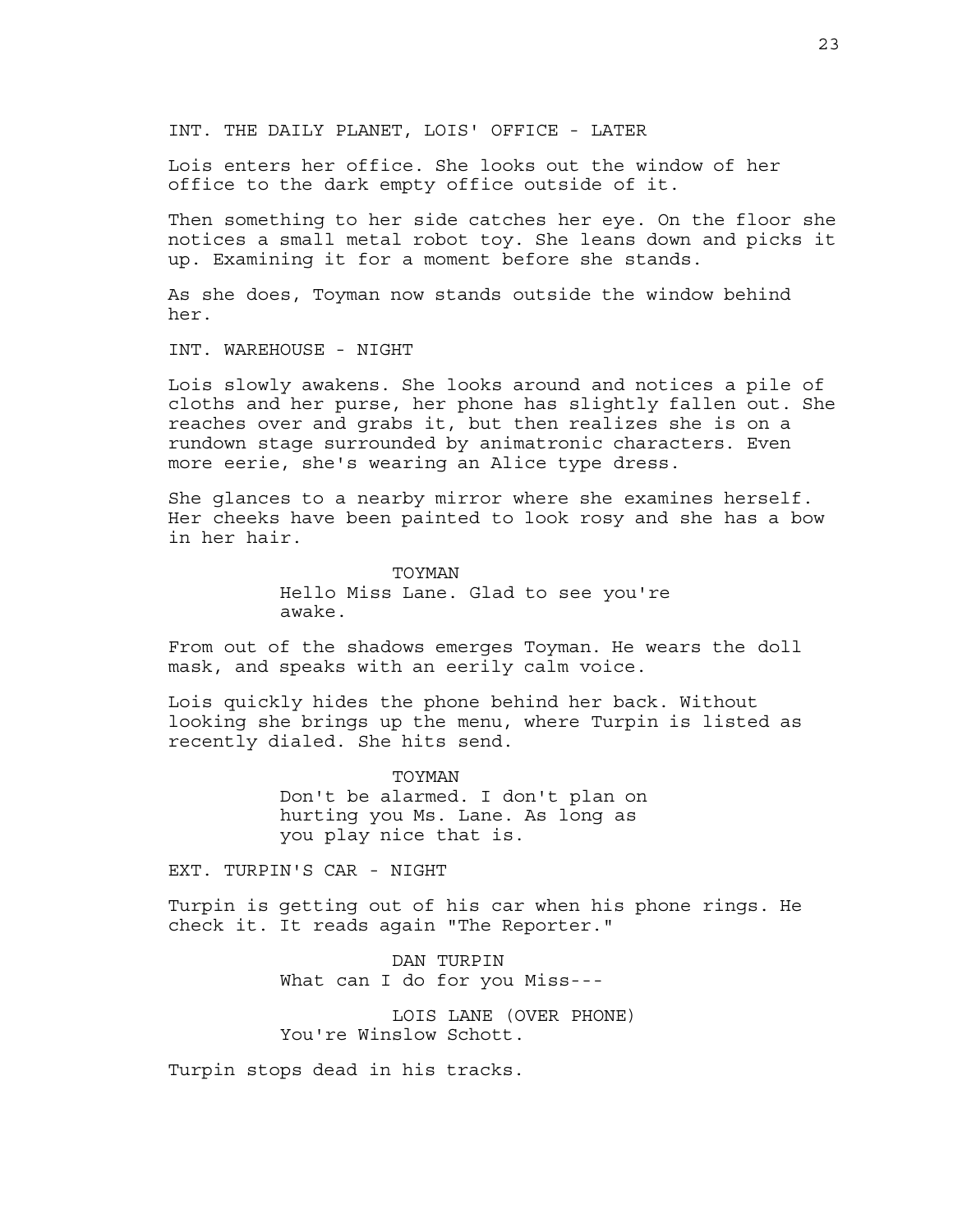INT. WAREHOUSE - NIGHT, SAME

Toyman continues.

TOYMAN

Junior.

LOIS LANE

What?

EXT. TURPIN'S CAR - NIGHT, SAME

Turpin listens.

TOYMAN (OVER PHONE) Winslow Schott was my father. My name is Winslow Schott Jr. Though I am actually quite fond of the name you gave me.

Turpin pulls out a second phone and dials. He hurries back into his car.

> DAN TURPIN Beedler! I need you to trace a call coming to my phone and send me the location. I need it yesterday!!

INT. WAREHOUSE - NIGHT, SAME

Lois seems slightly stunned, but pulls herself together.

LOIS LANE He had a son... (Beat) Did you change my cloths?

TOYMAN Yes, it's much better don't you think?

Lois cringes.

LOIS LANE Sure... I guess. So what do you want from me?

TOYMAN We're going to play a game Miss Lane. Can you guess what that game is?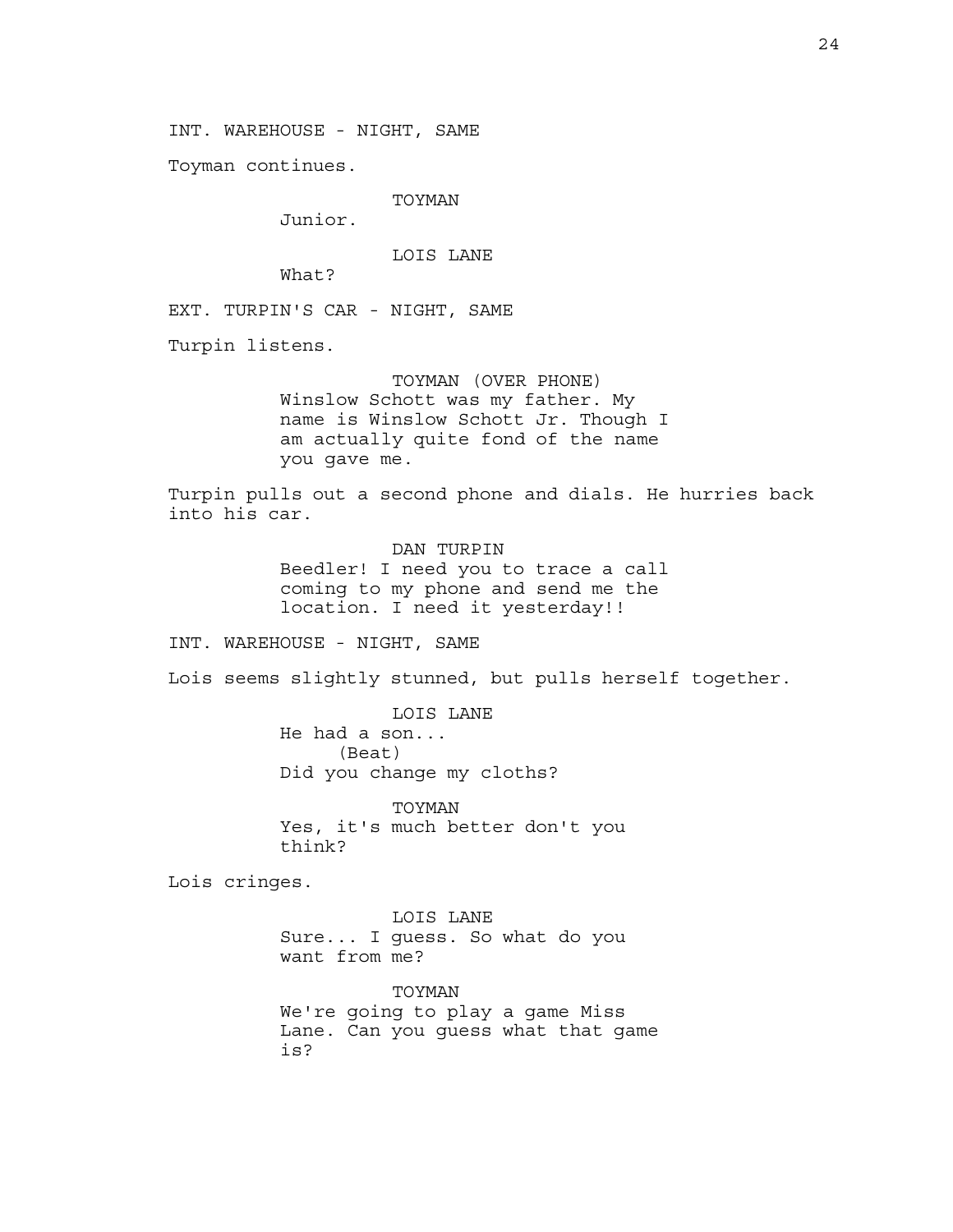LOIS LANE Hopefully not house.

Toyman chuckles.

TOYMAN No, no. We're going to play reporter. You're already very good at it.

Lois looks confused.

LOIS LANE

I guess. So what's with the mask?

TOYMAN

What mask?

LOIS LANE Right... So what exactly am I reporting?

TOYMAN

The truth, Miss Lane. You see I've read your articles, and while they're very good, they're not the full truth.

LOIS LANE So what is the truth then?

TOYMAN I'll show you! Follow me!

Lois sets her phone on it's face and leaves it behind as she goes to Toyman.

ANOTHER ROOM

Lois follows Toyman into a separate room where they come across Bruno Mannheim, tied to a chair. He's dressed in red sweats and wears devil horns on his head. His face bloodied and bruised.

> LOIS LANE (CONT'D) Bruno Mannheim? What did you do to him?

TOYMAN He woke up before I could get him tied down and tried to escape. That's against the rules. There are punishments for cheating Miss Lane.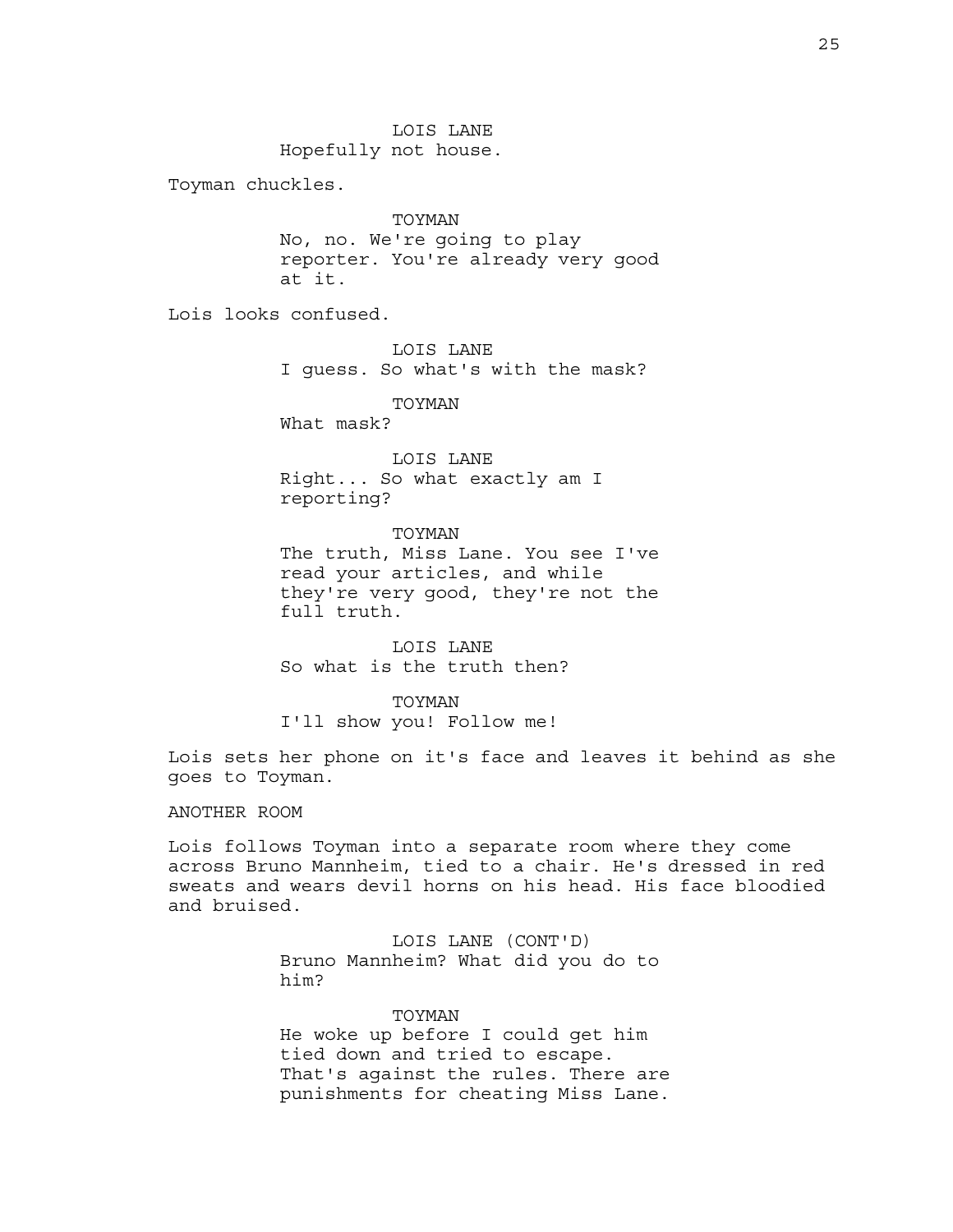Toyman walks near Mannheim and runs his finger over a large bowling pin sitting next to him. It has blood on it.

> BRUNO MANNHEIM You've made a huge mistake you sick freak! You don't know who you're messing with! My boys are gonna find you, and you're gonna pay! Big time!

Toyman walks over to Mannheim.

### TOYMAN

(Chuckles) You're so funny. I'm afraid though the only one who's "paying" tonight, is you. You've broken far too many rules, and caused too much pain. We have to set things right.

### BRUNO MANNHEIM

I don't know what the hell you're talking about. I don't even know who you are.

#### TOYMAN

That's the problem. You've hurt so many that you don't even remember. But don't worry, because I'm going to help you remember. And it's going to be fun!

Toyman grabs a large crayon and children's note pad off a nearby stand and tosses it to Lois. She reacts quickly and catches it.

> TOYMAN (CONT'D) Time to take notes Miss Lane! Make sure they're good ones. (Beat) Story time! This one is the story of the old toymaker.

Toyman goes over to a nearby table where he looks down to the father/son figurine. He then picks up a small figurine of his father. He stares at it as he talks.

> TOYMAN The toymaker only loved two things in the world. His son and making toys. However, as things go, the toymaker fell on hard times, and (MORE)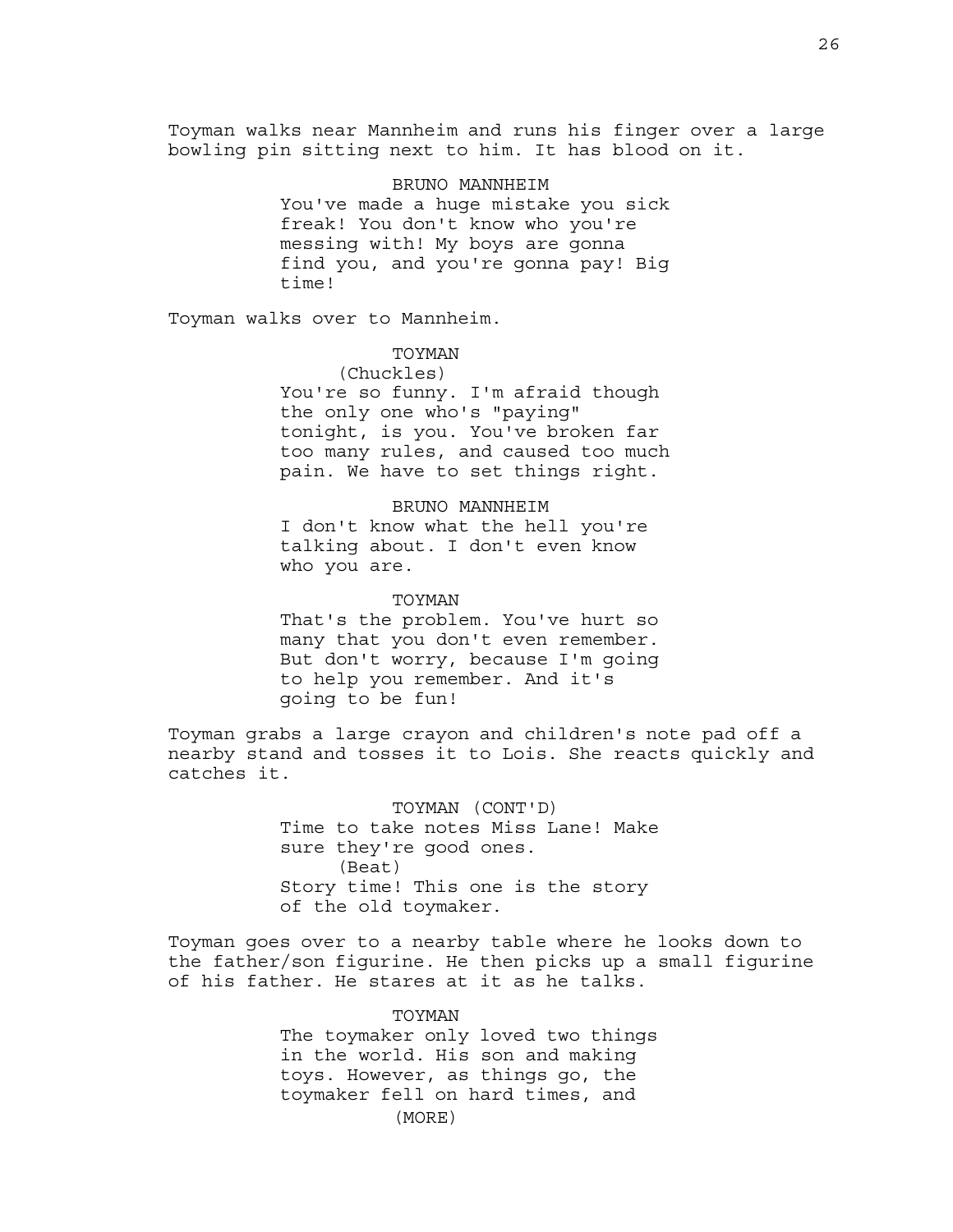thought he'd have to close the TOYMAN (CONT'D) factory.

Toyman pics up a small action figure that looks somewhat like Mannheim.

### TOYMAN

But then one day, a man showed up with all the money the toymaker would need. They thought this man was an angel, but actually...

Toyman looks to Mannheim.

#### TOYMAN

He was a devil. A devil with his own evil plans. And when the police came, the devil made it look like it was all the Toymaker's fault. He was thrown in jail.

Toyman throws the father figure into a small animal cage that is sitting on the table. And slams the door shut.

### TOYMAN

CLANG!! (Beat) Being separated from his son was more than his heart could bear and it gave it. Now alone in the world, the young boy was passed from foster home to foster home... Like an an unwanted toy.

Toyman pets the boys head on the music box.

EXT. WAREHOUSE - NIGHT

Turpin pulls up in his vehicle. He gets out and draws his gun. He takes a step forward and steps on something. He looks down. It's an old sign. He picks it up and dusts it off. It says Schott Toys.

INT. WAREHOUSE - NIGHT

Toyman picks up the father/son figurine and seems to loose himself in it as he talks.

> TOYMAN As the child grew older, things became clear. The world is an evil place. But it can be saved. Toys are the answer. Toys bring joy to (MORE)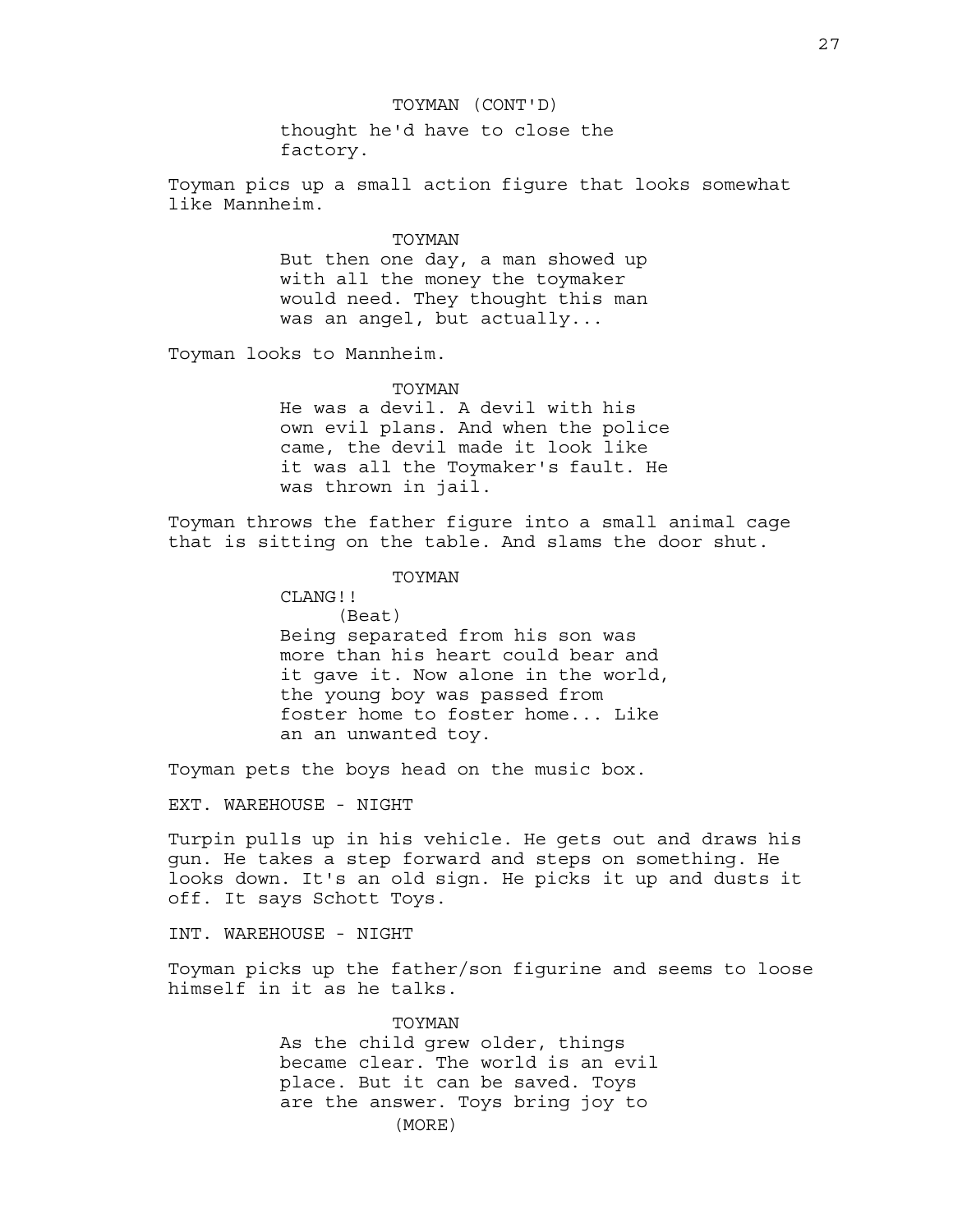#### TOYMAN (CONT'D)

everyone, but these days they've been cast aside. To restore that the child must first destroy the one who started it all.

Lois cautiously moves toward Mannheim. He motions for her to untie him.

Toyman sits the figurine down, and picks up a knife with a clown on the handle. He turns toward Lois. She quickly lifts the pad and starts pretending to take notes.

TOYMAN

So you see Miss Lane. I'm not the bad one here. He is.

Toyman points the knife to Mannheim and moves in closer. The closer he gets it seems the more angry he becomes.

> TOYMAN He lied! It wasn't fair! He took away my father!

BRUNO MANNHEIM You're father knew exactly what he was getting in to.

### TOYMAN

Liar! You cheated! And cheaters only get one thing! Death! And after you're gone, I can save the rest of the children. I can bring them all here. We can make toys and play forever and ever. They'll never be case aside again. But first... You have to die. Now are you ready to die Mr. Mannheim?

Mannheim says nothing, he stares straight back at Toyman. Toyman laughs maniacally.

Lois, breathes heavily, she looks around scared. Then she looks to the pen in her hand.

Toyman brings the knife back. Lois lunges forward and stabs Toyman right in the back with the pen. He screams in pain. She grabs the large bowling pin and smashes it over his back, knocking him to the ground.

> BRUNO MANNHEIM Hurry up untie me!

Lois goes behind Mannheim. The rope is in multiple knots.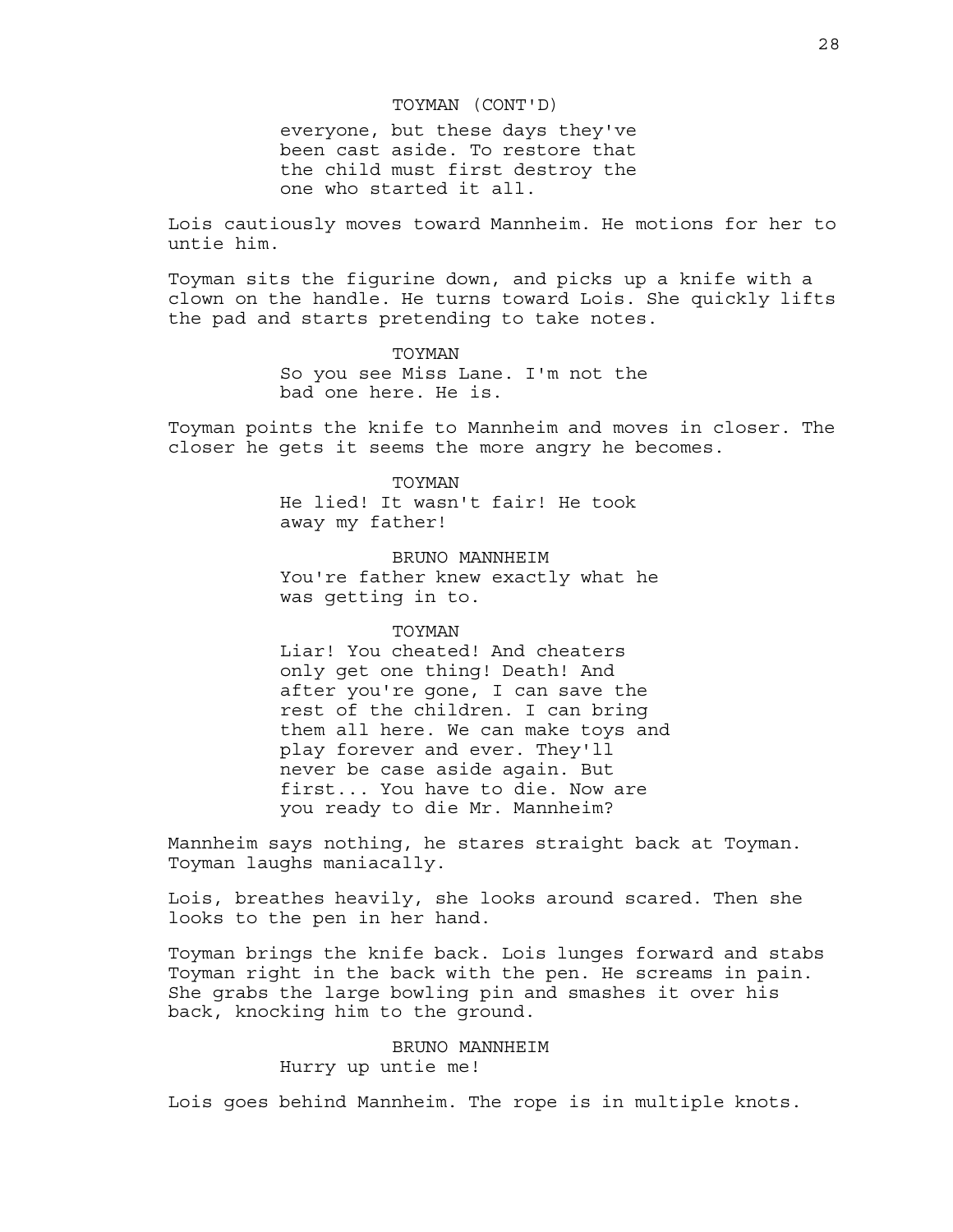LOIS LANE Oh man. You weren't a boy scout by chance were you?

Mannheim looks over his shoulder trying to see.

BRUNO MANNHEIM Come on. Just find the end and work backwards from there.

LOIS LANE I don't see an end. Wait, the knife.

Mannheim looks forward, then he realizes that Toyman is no longer on the ground. He starts looking around.

> BRUNO MANNHEIM Where the hell did he go?

Lois starts to stand but suddenly Toyman grabs her from behind and puts the knife to her throat.

> TOYMAN I'm disappointed in you Miss Lane. I told you there were punishments for breaking the rules.

Suddenly Turpin calls out behind Toyman, taking aim with his revolver.

> DAN TURPIN MPD! Let her go Schott!

Toyman swings around.

For the first time Turpin sees Toyman. For just a beat he seems to be slightly taken off guard, but he quickly recovers.

Toyman, ducks behind and starts dragging her back toward the work table. He seems nervous. Turpin moves in.

> TOYMAN No! This is only a three player game. You weren't invited!

DAN TURPIN This is not a game. Make the right choice, Schott. Whatever issues you have with Mannheim it has nothing to do with her.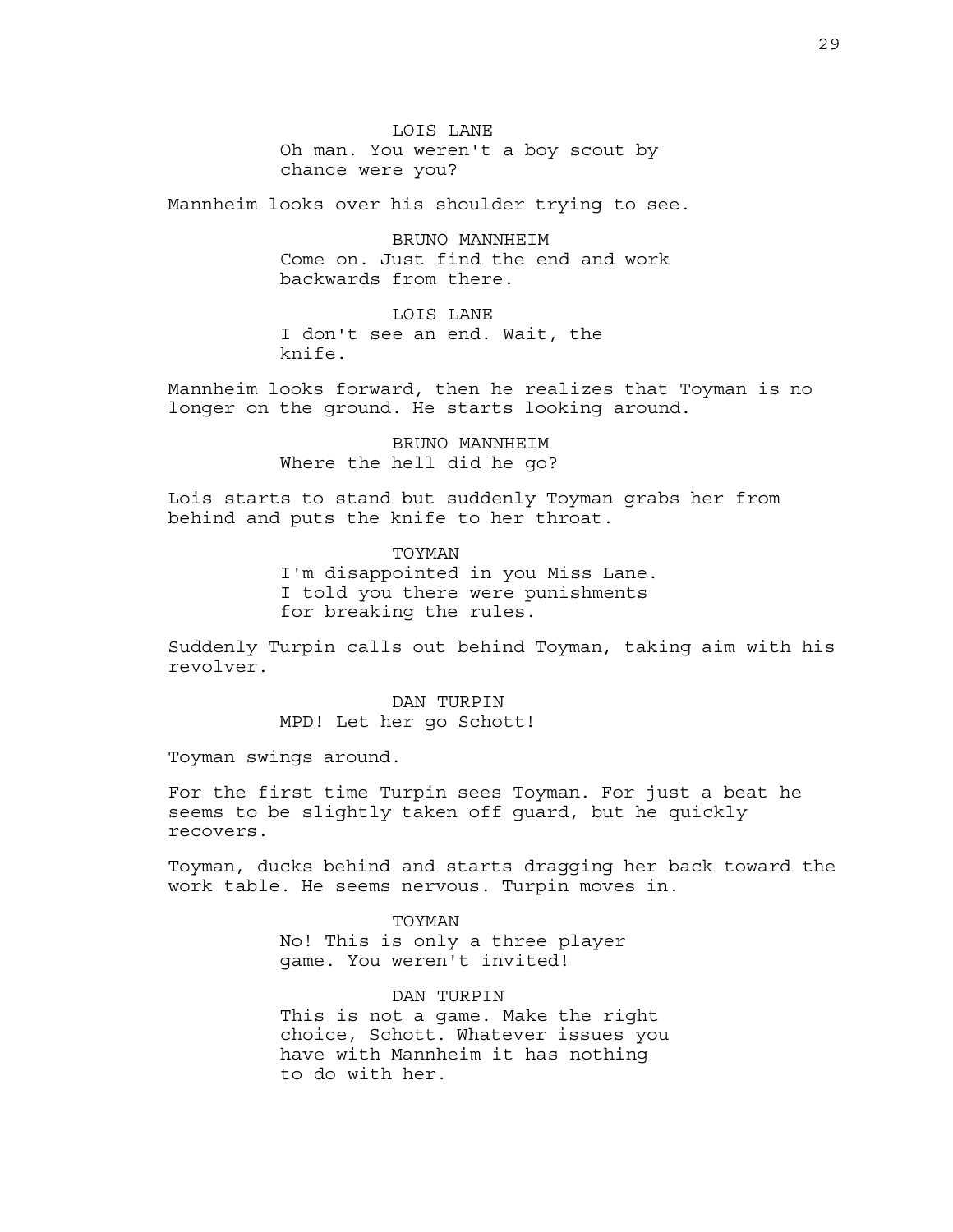TOYMAN

Someone has to tell the truth. It has to be made right!

LOIS LANE

I can't help you if I'm dead.

### TOYMAN

Shut up!

Toyman shakes her. Turpin takes a quick step forward. Toyman ducks behind her in fear.

He looks to the table and sees the father/son figurine.

TOYMAN

Ok... I have an idea. We'll play with an old toy my father gave me.

DAN TURPIN I'm not playing Schott.

TOYMAN

You don't have choice! My father gave me this, he loved it very much. We used to play a game called when the music stops. It's like red light, green light. You know that one don't you?

Toyman reaches over with his free hand. He closes the lid to the music box and hands it to Lois.

> TOYMAN Here, wind this.

Lois winds it up.

TOYMAN I'm going to let the music play. And if by the time it stops you can free her, then I will let everyone go. BUT if you can't... I'll slit her throat.

Lois' eyes widen. Toyman reaches out for the music box. Lois hands it to him, hand shaking, and he sits it down on the bench.

> DAN TURPIN This is not gonna work in your favor. Let her go. Last warning.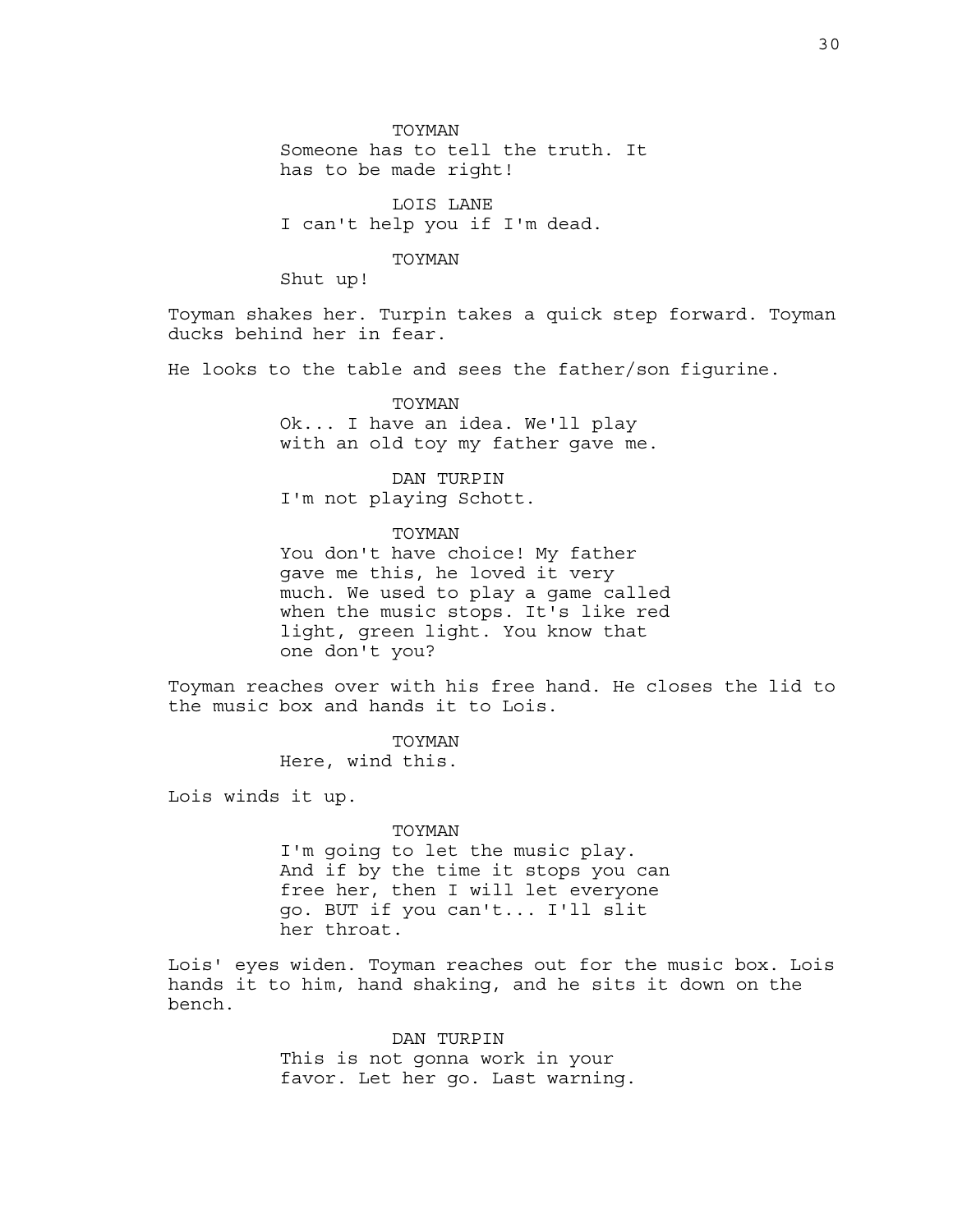#### TOYMAN

I'm afraid you have no choice. Here we go... good luck detective.

Toyman switches it on, the soft lullaby music begins to play. He ducks his head behind Lois'.

Lois looks Turpin in the eyes, his gun still aimed. Mannheim's eyes dart back and forth.

Toyman stares at the figurine of the father and son. The frozen smiles and dead eyes look on. Through the big doll eyes we can just make out the humanity inside.

The music begins to slow. And soon it comes to a stop.

Lois closes her eyes.

Toyman raises up from behind Lois to look at Turpin.

TOYMAN

Times u---

BLAM!

Turpin pulls the trigger. Lois gasps.

Toyman's body falls to the ground. Motionless.

Lois looks behind her to Toyman. She quickly moves away.

Turpin approaches on a phone.

DAN TURPIN This is Turpin. We need a medic at my location.

Turpin gets out a knife and cuts the rope freeing Mannheim. He puts the phone away.

> BRUNO MANNHEIM I suppose I should thank you.

DAN TURPIN No need. I came for Miss Lane.

LOIS LANE Please, call me Lois. I think I've heard enough Miss Lanes for the night.

BRUNO MANNHEIM Well then, Lois, I trust you won't be writing about anything he said. (MORE)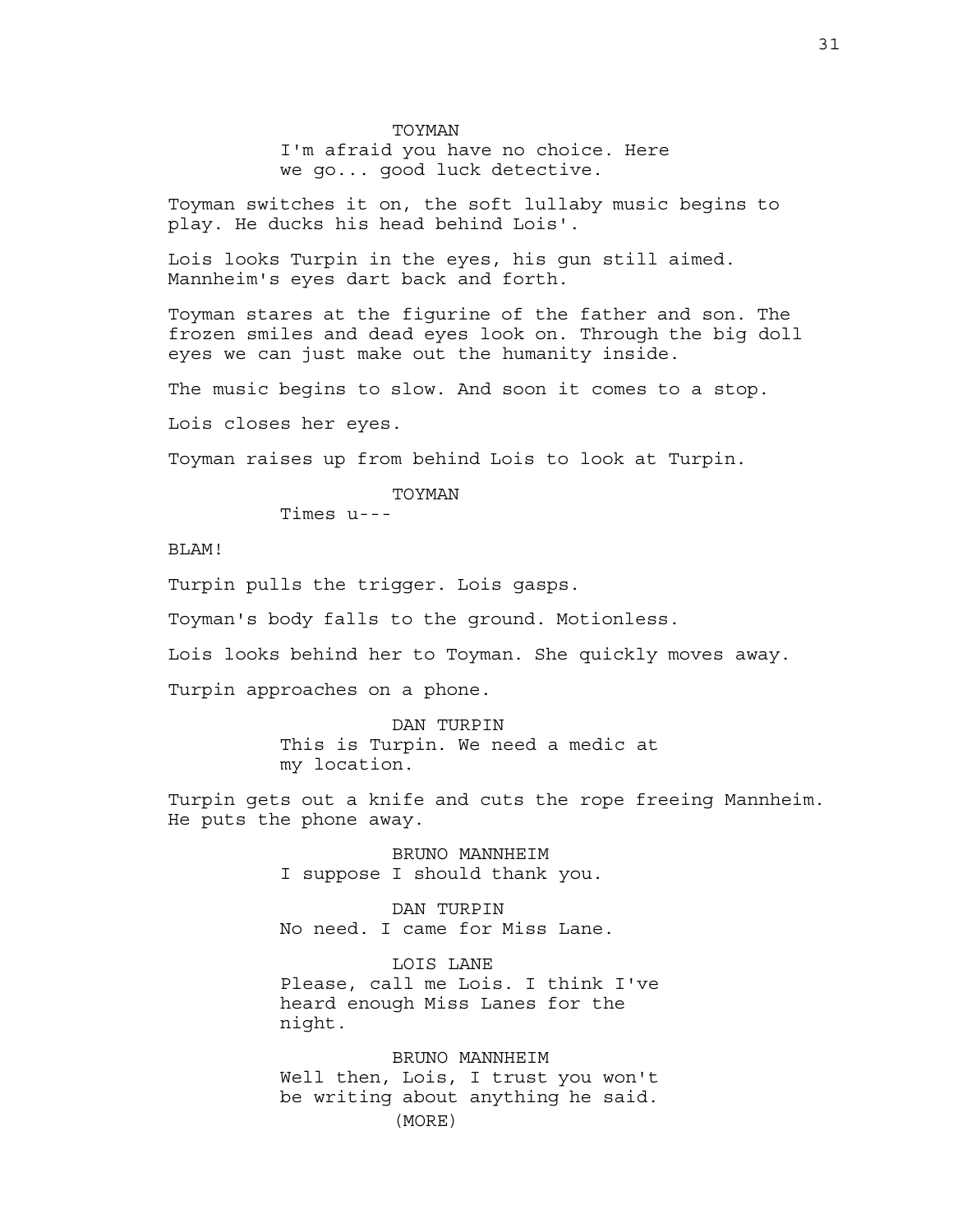After all there's no evidence to BRUNO MANNHEIM (CONT'D) any of it. I'm sure my attorney will be able to sort that out if you like.

Lois doesn't respond, she just glares at Mannheim then turns away. Mannheim looks to Turpin.

> BRUNO MANNHEIM So am I free to go?

DAN TURPIN For now. Just stay available. I'm sure I'll have questions for you.

BRUNO MANNHEIM I look forward to it Detective.

Mannheim walks off.

Lois stares at Toyman's body on the ground. Turpin comes up and puts his hand on her shoulder.

> DAN TURPIN Come on Miss... er, Lois. Let's go.

The two walk away.

#### LOIS LANE

You know, it's sad how humble beginnings can end so tragic. Kinda makes you wonder if there's anyone left to look up to in this world.

#### DAN TURPIN

Monsters like Schott aren't born, they're created by people like Bruno Mannheim. Who knows how many other lives he's ruined, how many other monster's he turning out. All I need is that one thing to put him away for good.

Lois stops.

LOIS LANE Well, I've got connections you could only dream of. Any help you need. You know what I ask in return.

Turpin nods.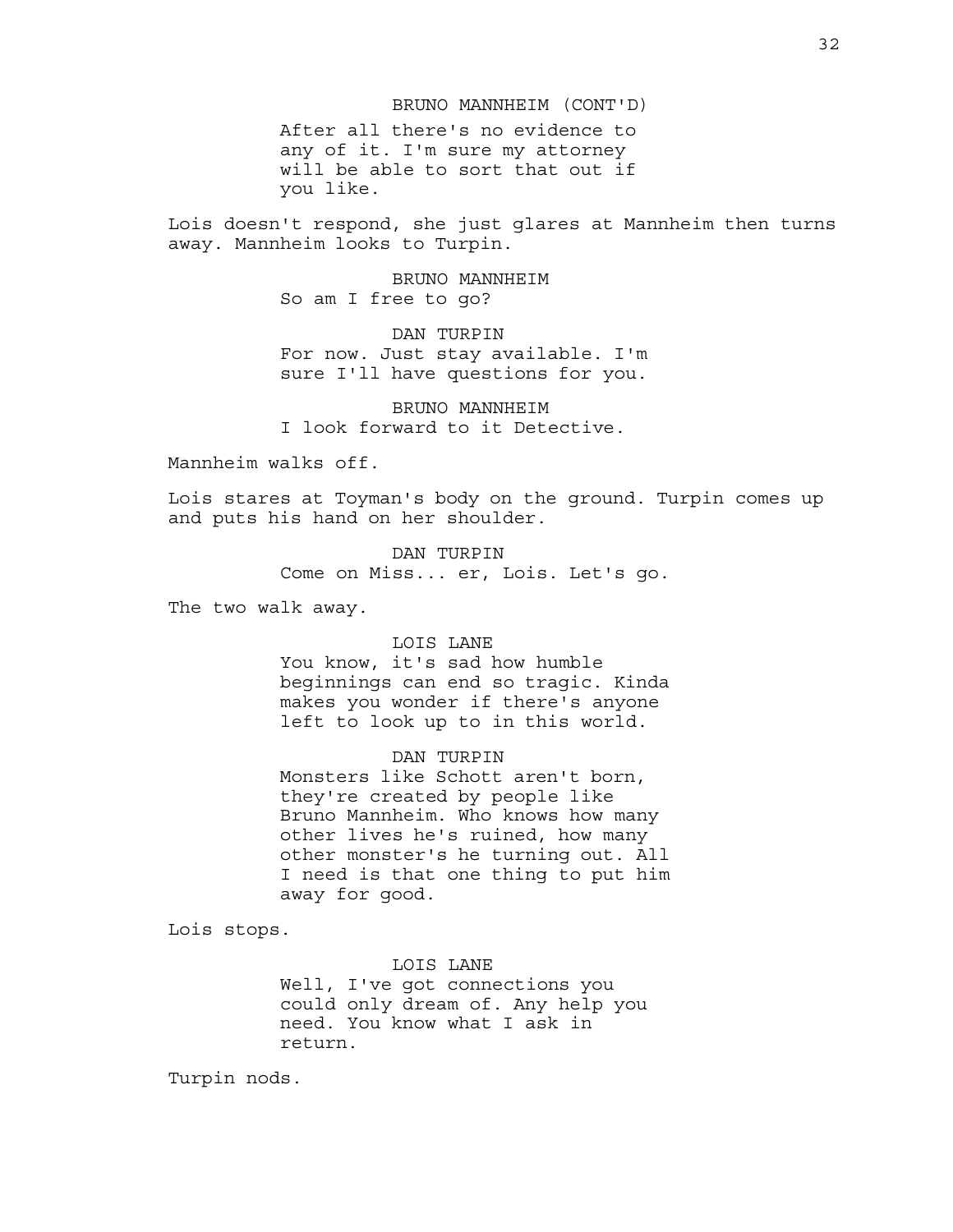DAN TURPIN Perhaps I'll take you up on that. You'll be around?

LOIS LANE

Other than trying to convince my boss that I don't want to share my office with a new hire. I'll make myself available.

Lois smiles and extends her hand. Turpin shakes it.

DAN TURPIN I feel sorry for that poor bastard already.

Lois snears.

LOIS LANE (CONT'D) You know, I'll ignore that if this new found friendship means I get access to your crime scenes from now on.

Turpin turns and walks away, as sirens begin to approach in the distance.

> LOIS LANE Detective? Turpin? Hey!

She hurries to catch up.

INT. TURPIN'S OFFICE - DAY

Turpin closes a file drawer. Commissioner DAVID CORPORON enters the room.

> COMMISSIONER CORPORON Detective Turpin.

Turpin stands and shakes Corporon's hand.

DAN TURPIN Commissioner Corporon. What can I do for you sir?

COMMISSIONER CORPORON I've decided to start up a new department. With this whole Toyman thing and all the other strange activity starting in Metropolis. I think we need a.... Special Crimes Unit. I want you to help head it (MORE)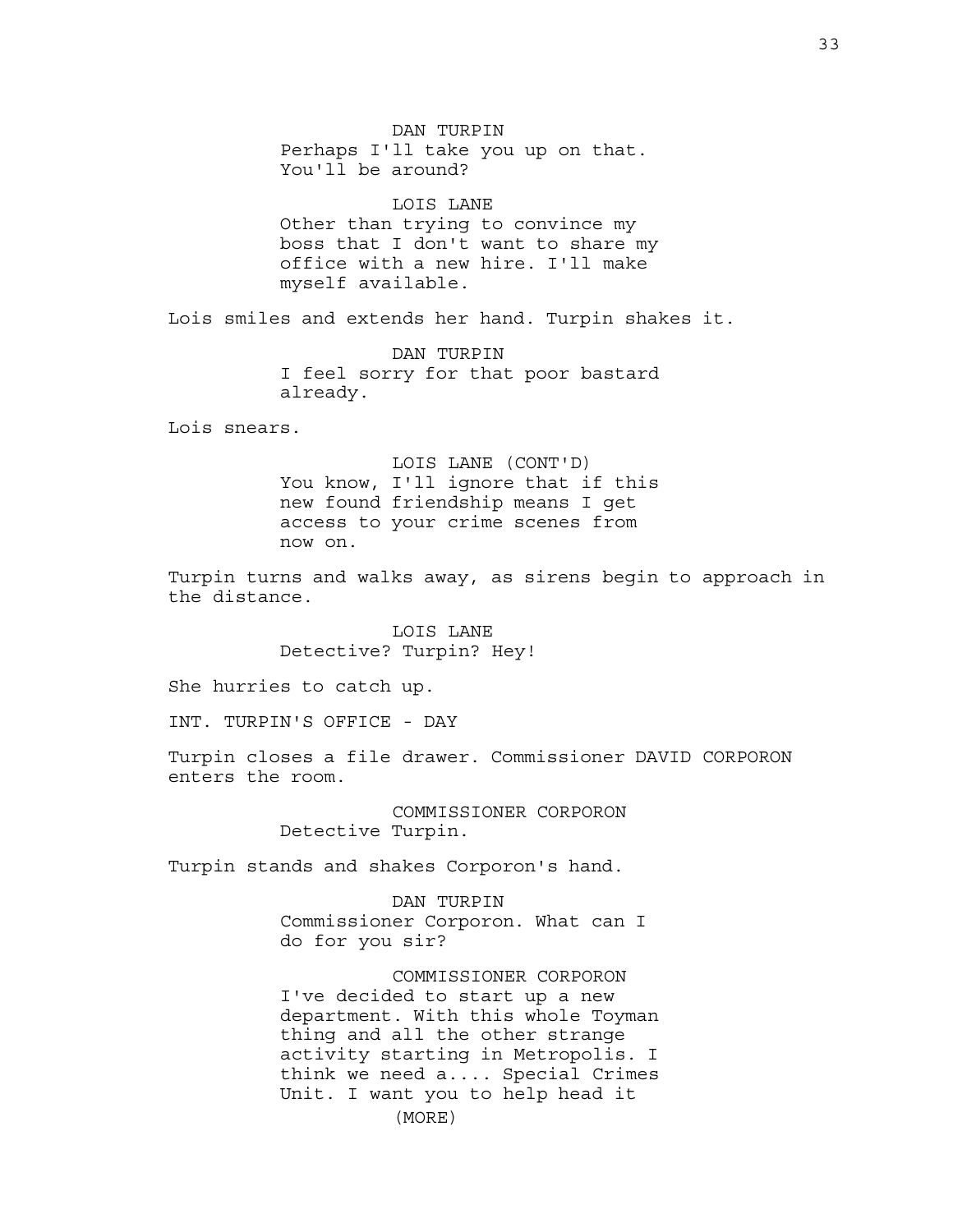up. How do you feel about working COMMISSIONER CORPORON (CONT'D) with a new partner? Turpin glances over to the empty desk. He turns back to Corporon and nods. DAN TURPIN As long as you think they can keep up. COMMISSIONER CORPORON I think she'll be fine. She's a lot like you. Name's Maggie Sawyer. Heard of her? Turpin nods. DAN TURPIN Yeah, I heard she's hard to work with. COMMISSIONER CORPORON Well, like I said, she's a lot like you. Corporon smirks and leaves. INT. BRUNO MANNHEIM'S OFFICE - EVENING Mannheim enters his office. It's dark. BRUNO MANNHEIM I don't know, tell them it was natural causes or one of his escape acts gone wrong. He's an old man who cares, just make sure you get the... Suddenly the lamp on his desk turns on. A man sits in his chair, holding a strange staff. BRUNO MANNHEIM Hold on, let me call you back. There's a dead man here. Mannheim puts the phone away then swiftly pulls out a gun from behind his belt, as he approaches the man. BRUNO MANNHEIM

Not a good week to pull anything on me pal. I'm giving you to the count of three to get out.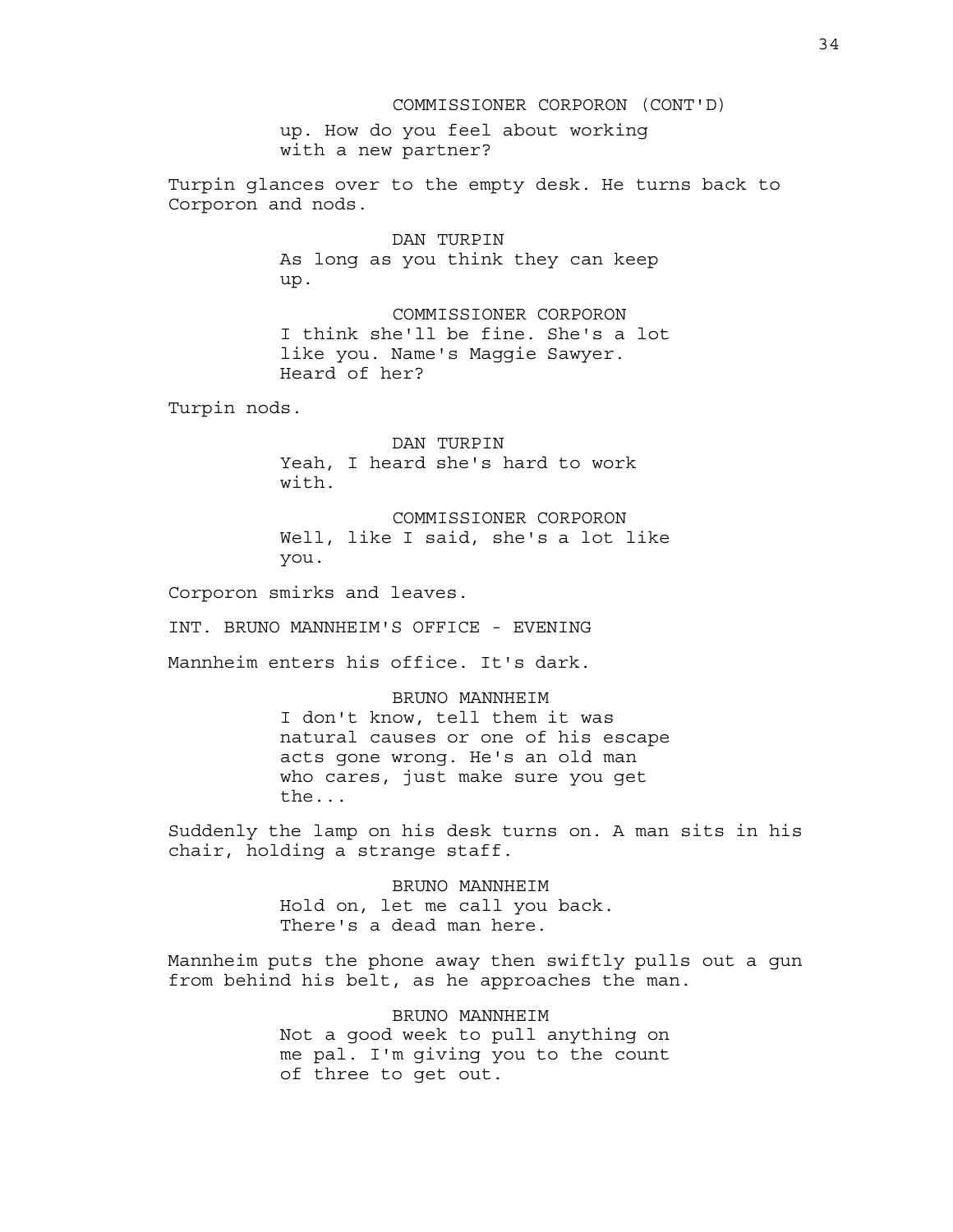The man speaks with a very proper english accent.

MAN There will be no need for that Mr. Mannheim. I'm simply to make a deal.

BRUNO MANNHEIM So you're that Englishman that keeps calling. Save the pitch, I ain't buying. Now like I said one... Two...

The man raises his cane. The end glows which causes the gun in Mannheim's hand to shake and then falls to pieces. Mannheim takes a step back.

> BRUNO MANNHEIM Alright... you got my attention.

> > MAN

I'm here on behalf of my... Employer. We would like to offer you our services.

BRUNO MANNHEIM What kind of services?

MAN

Mainly technological. What I was able to do to your gun, was just a small taste of what could be at your command should you decide to go into business with my employer.

BRUNO MANNHEIM And who exactly is your employer?

### MAN

Someone very influential, I assure you. However, as part of the deal that information shall remain confidential until my employer deems necessary. And until that time all communication will go through me.

Mannheim scoffs. He looks away for a beat.

MAN There's a war brewing Mr. Mannheim. You want to be on the winning side (MORE)